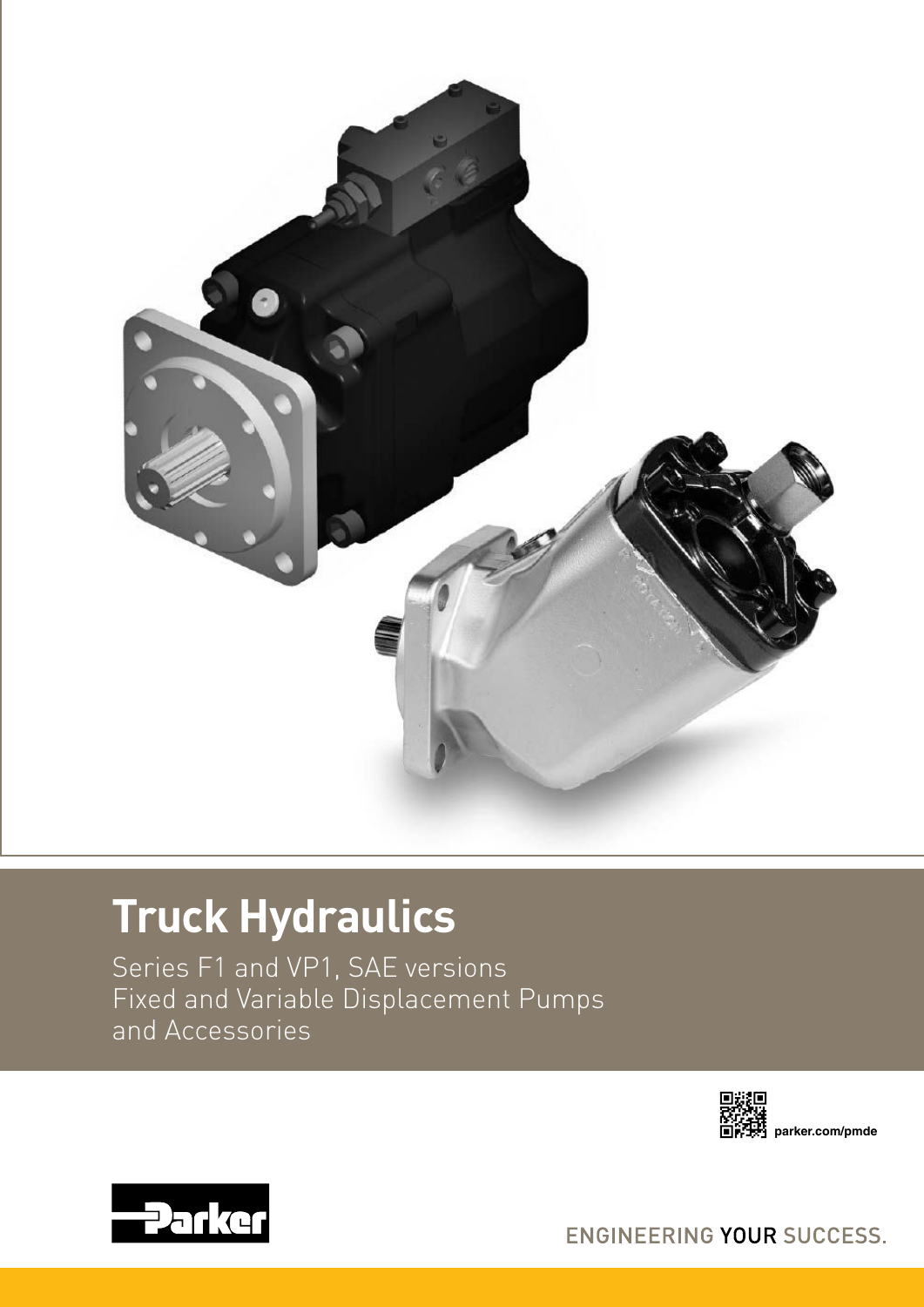# **Conversion factors**

**Parker**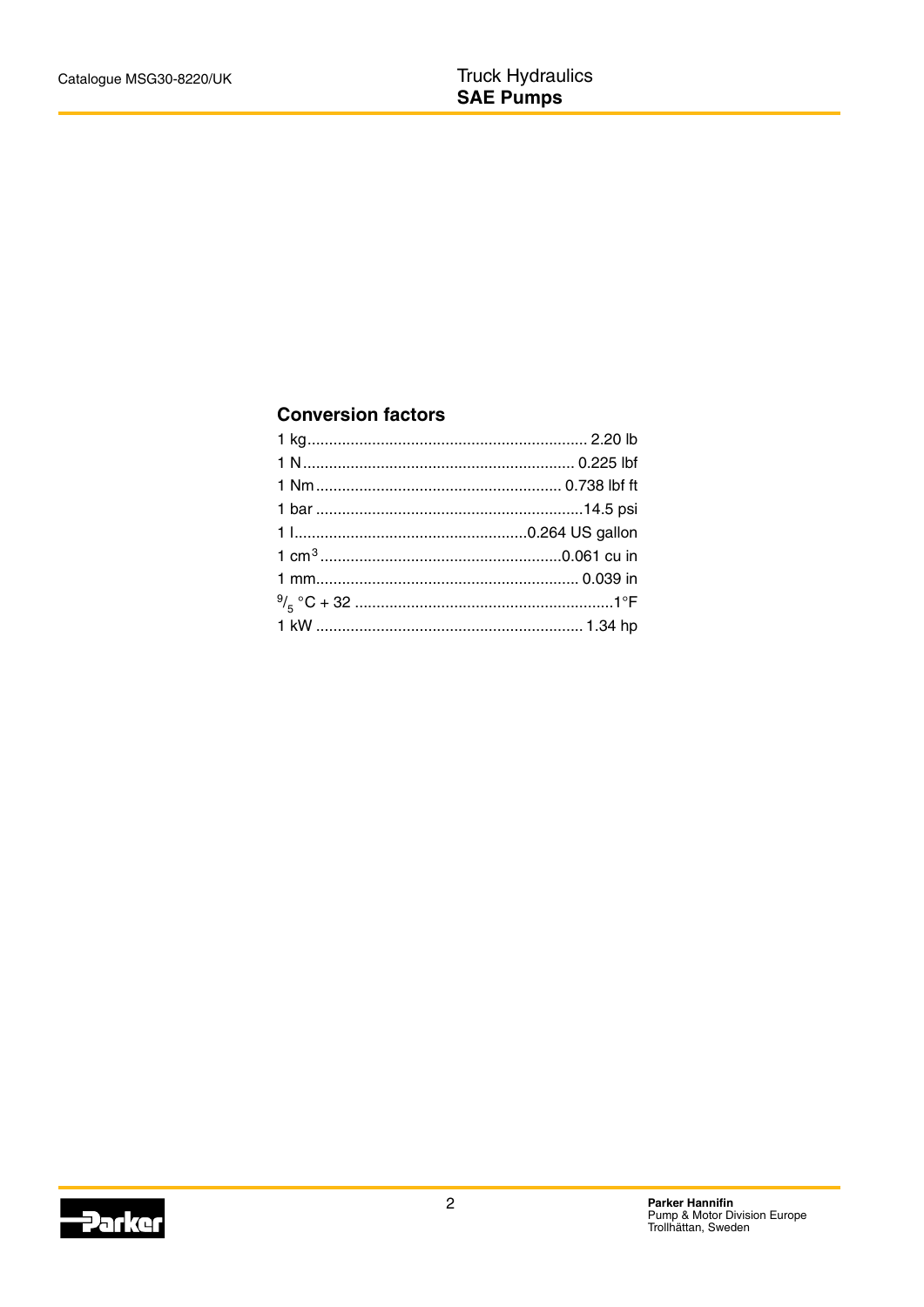| Catalogue MSG30-8220/UK |
|-------------------------|
| <b>Contents</b>         |

Truck Hydraulics **SAE Pumps**

| F1 Pump<br>Fixed Displacement - Axial Piston Pump. SAE version            | F1<br>Page 4 - 7                               |  |
|---------------------------------------------------------------------------|------------------------------------------------|--|
| <b>VP1 Pump</b><br>Variable Displacement - Axial Piston Pump. SAE version | VP.<br>Page 8 - 14                             |  |
| <b>Pump and line selection</b><br>Installation guide lines                | <b>Pump and line selection</b><br>Page 15 - 17 |  |
| <b>Fittings</b><br>Suction fittings and fitting kits                      | <b>Fittings</b><br>Page 18                     |  |
| Installation and start up<br>F1 and VP1                                   | Installation and start up<br>Page 19 - 21      |  |

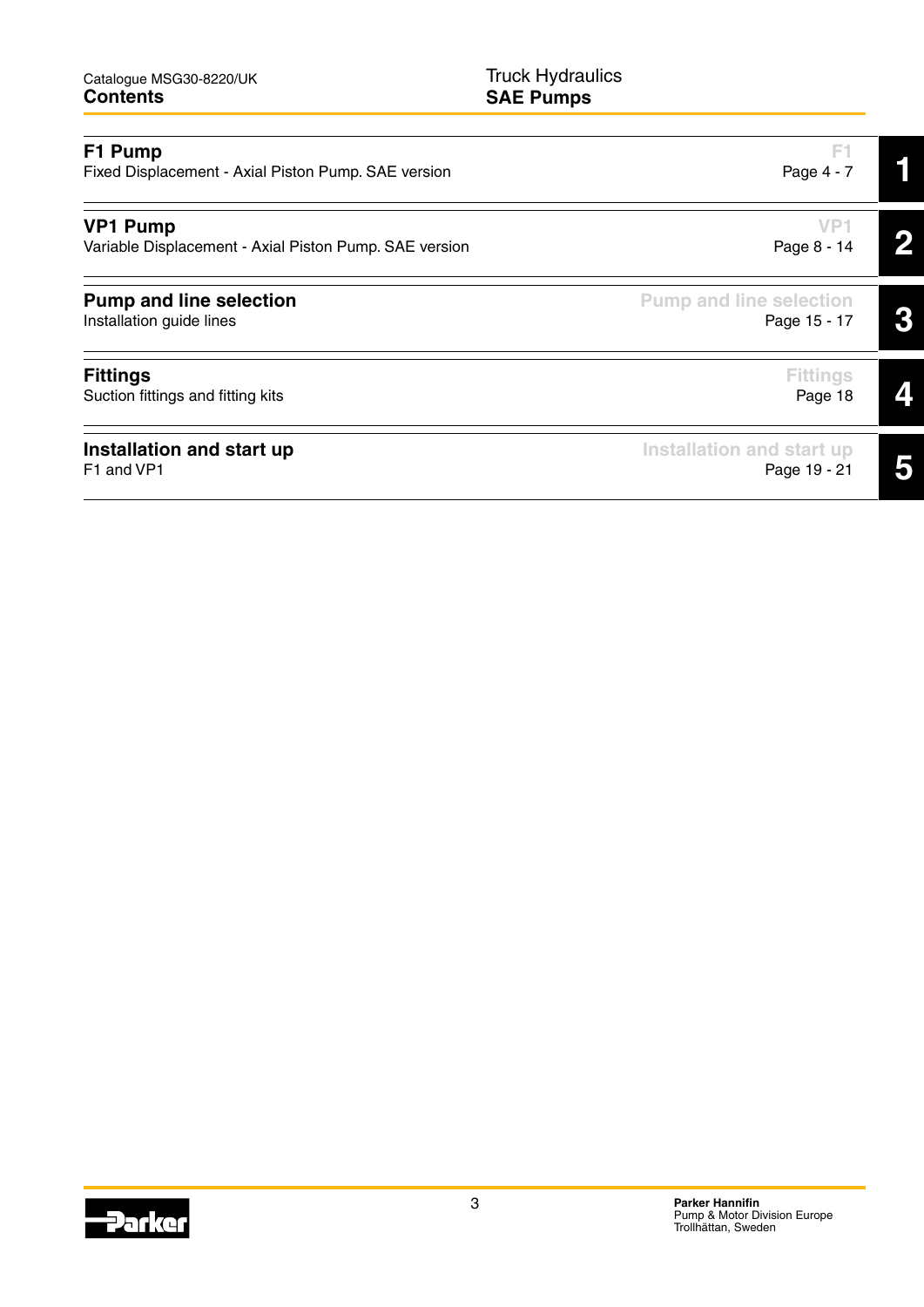# F1 Pump F1-SAE



| <b>Contents</b> | Page | <b>Chapter</b> |
|-----------------|------|----------------|
|                 |      |                |
|                 |      |                |
|                 |      |                |
|                 |      |                |
|                 |      |                |
|                 |      |                |
|                 |      |                |
|                 |      |                |
|                 |      |                |
|                 |      |                |
|                 |      |                |

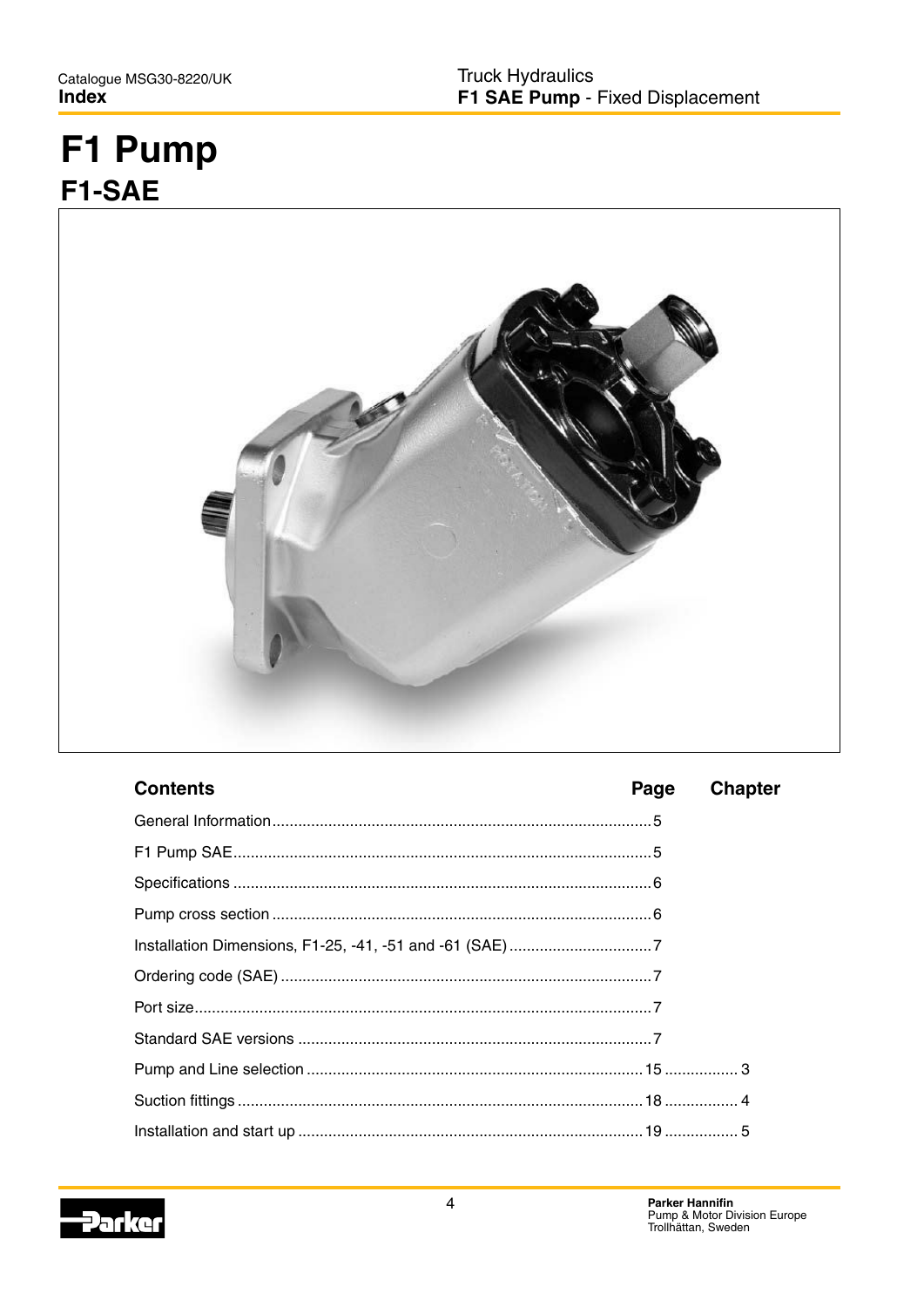# **F1 Pump SAE**

Series F1 is a further development of our well known 'truck pump', the F1. The F1 offers many additional values for operators of cargo cranes, hook loaders, skip loaders, forest cranes, concrete mixers and similar truck applications.

Series F1 is a very efficient and straight forward pump design with unsurpassed reliability.

Its small envelope size gives a simple and inexpensive installation.

# **Features:**

- Laminated piston rings low leakage
- Positive synchronisation with timing gear
- Operating pressure up to 350 bar (5076 psi)
- Installation above the reservoir level possible
- Tolerates low temperatures and high temperature shocks
- Shaft end and mounting flange meet the standard SAE-B
- 4 sizes -25 / -41 / -51 / -61 cm<sup>3</sup>/rev 1.56 / 2.50 / 3.12 / 3.63 cu in/rev

### **... thanks to:**

- 45° bent-axis angle
- Optimal inlet port geometry in the end cap
- Single housing design
- Spherical pistons high speeds
- Laminated piston rings low leakage
- Positive synchronisation with timing gear
- Installation above the reservoir level possible
- Tolerates low temperatures and high temperature shocks
- Shaft end and mounting flange meet the SAE standard for all sizes





F1 piston with laminated piston ring.



F1 piston-to-shaft locking.

**1**

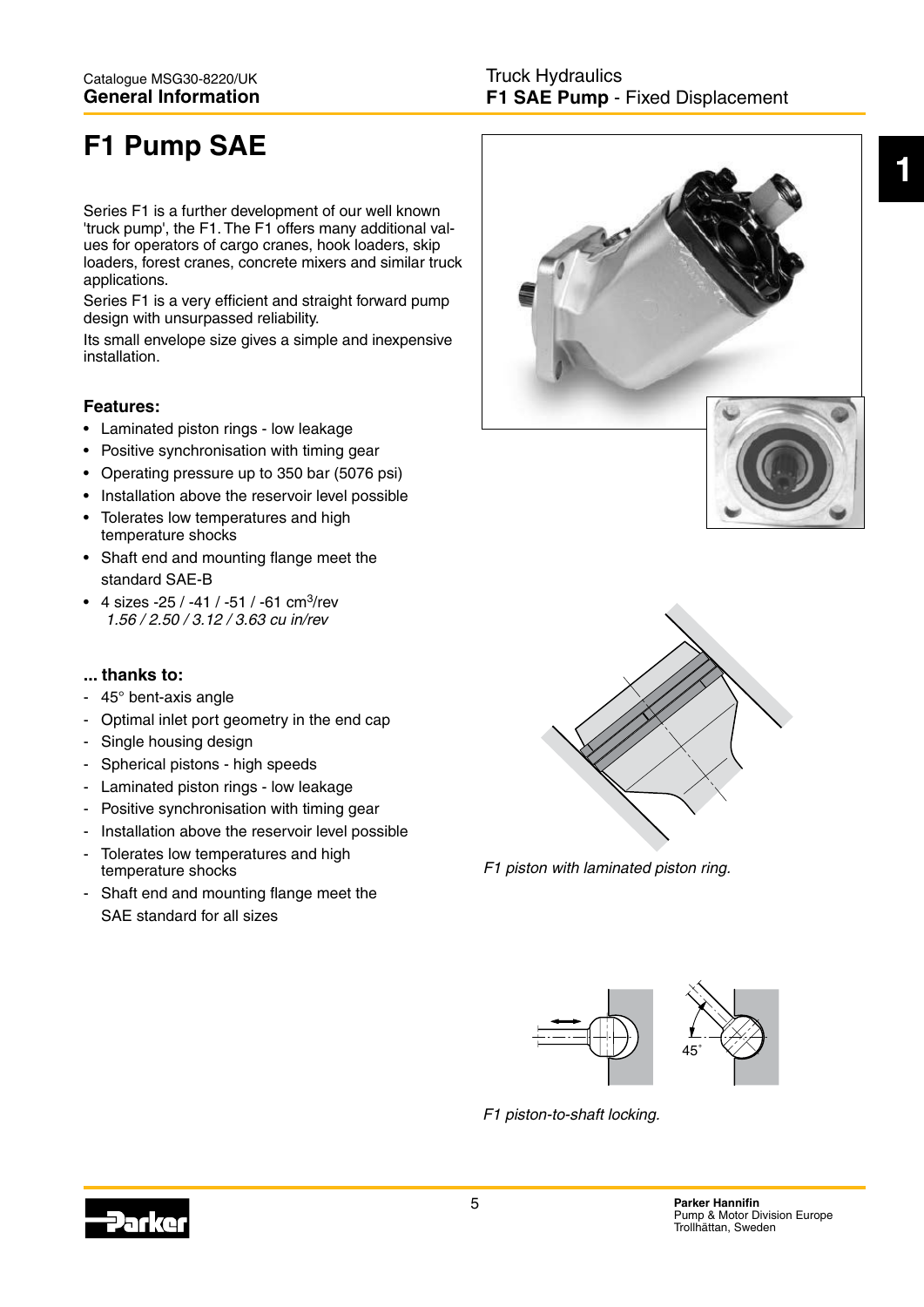# **Specifications**

| Size F1-                                                    | 25          | 41          | 51          | 61          |
|-------------------------------------------------------------|-------------|-------------|-------------|-------------|
| <b>Displacement</b> [cm <sup>3</sup> /rev]                  | 25.6        | 40.9        | 51.1        | 59.5        |
| [cu in/rev]                                                 | 1.56        | 2.50        | 3.12        | 3.63        |
| Max flow <sup>1)</sup> [ $ /$ min]                          | 67          | 98          | 112         | 131         |
| [apm]                                                       | 17.7        | 25.9        | 29.6        | 34.6        |
| Max operating pressure [bar]                                | 350         | 350         | 350         | 350         |
| psil                                                        | <i>5000</i> | <i>5000</i> | <i>5000</i> | <i>5000</i> |
| Mass moment of inertia J [kgm <sup>2</sup> ]                | 0,00274     | 0,00266     | 0,00261     | 0,00257     |
| Shaft speed [rpm]                                           |             |             |             |             |
| - short circuited pump (low press.)                         | 2700        | 2700        | 2700        | 2700        |
| - max speed at 350 bar <sup>2</sup> /5000 psi <sup>2)</sup> | 2600        | 2400        | 2200        | 2200        |
| Torque <sup>1)</sup>                                        |             |             |             |             |
| at 350 bar [Nm]                                             | 142         | 227         | 284         | 331         |
| at 5000 psi [lbf ft]                                        | 105         | 168         | 210         | 244         |
| <b>Input power</b>                                          |             |             |             |             |
| ikW1                                                        | 39          | 57          | 66          | 76          |
| [hp]                                                        | 52          | 76          | 88          | 102         |
| <b>Weight [kg]</b>                                          | 8.5         | 8.5         | 8.5         | 8.5         |
| [lbs]                                                       | 18.7        | 18.7        | 18.7        | 18.7        |

1) Theoretical values

2) Valid at an inlet pressure of 1.0 bar/15 psi (abs.) when operating on mineral oil at a viscosity of 30 mm $2/5$  (cSt)/150 SUS.

**NOTE:** For noise level information, contact Parker Hannifin.



- 1. Input shaft
- 2. Bearings
- 3. Shaft seal
- 4. Housing
- 5. Timing gear
- 6. Barrel support
- 7. Piston with piston ring
- 8. Cylinder barrel
- 9. End cap

6 **Parker Hannifin** Pump & Motor Division Europe Trollhättan, Sweden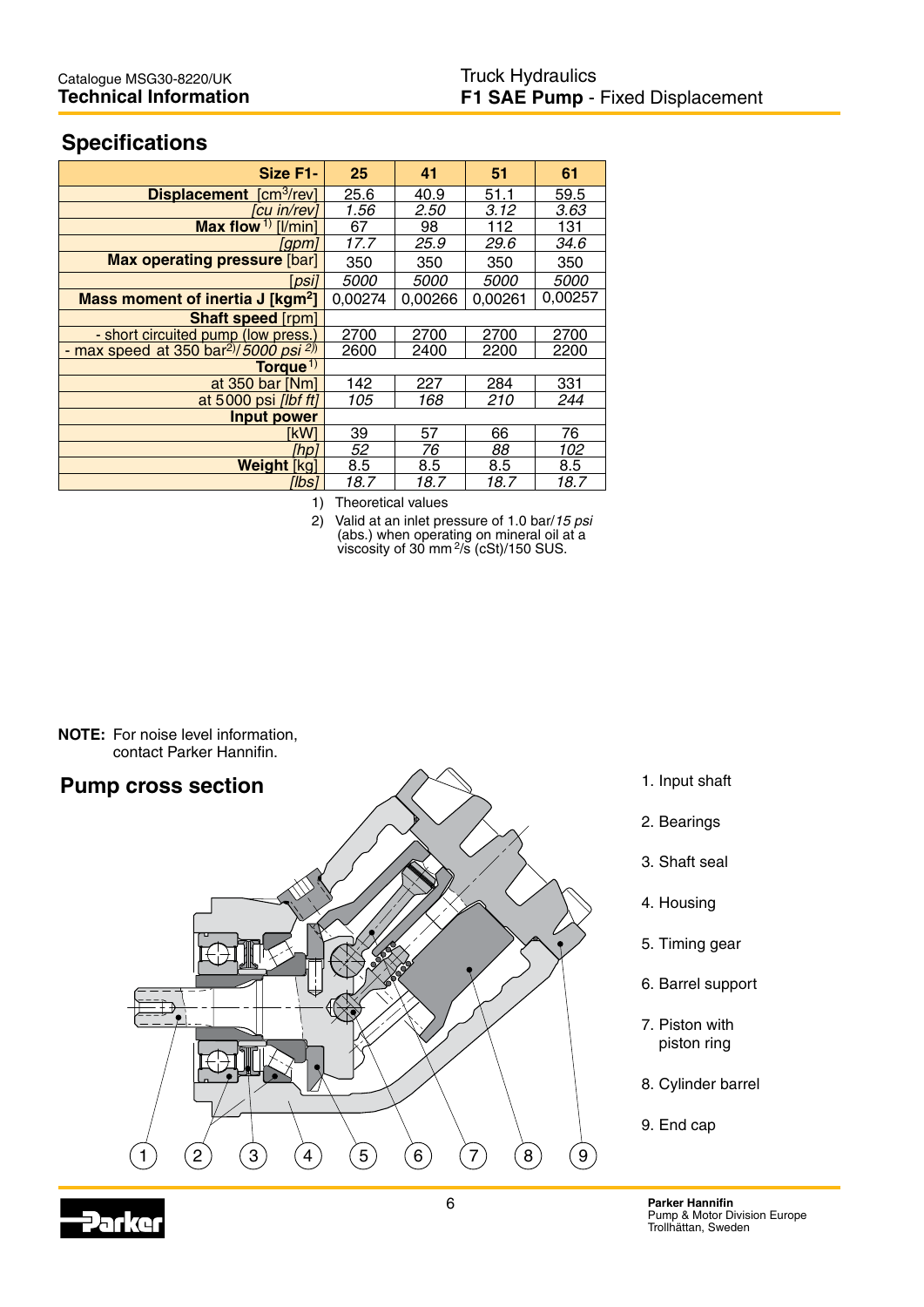

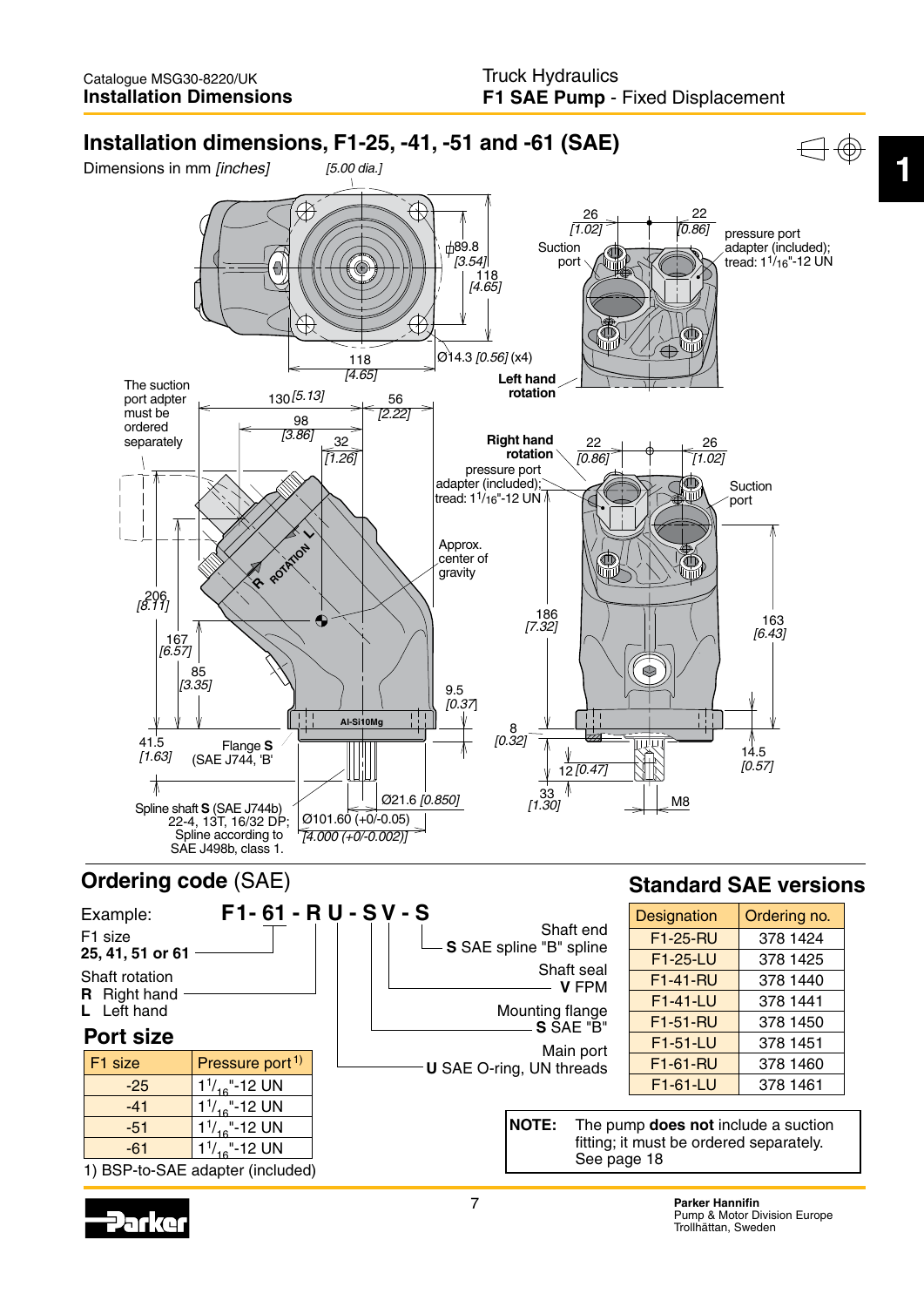# **VP1 Pump**



| <b>Contents</b> | Page | <b>Chapter</b> |
|-----------------|------|----------------|
|                 |      |                |
|                 |      |                |
|                 |      |                |
|                 |      |                |
|                 |      |                |
|                 |      |                |
|                 |      |                |
|                 |      |                |
|                 |      |                |
|                 |      |                |
|                 |      |                |
|                 |      |                |
|                 |      |                |
|                 |      |                |
|                 |      |                |

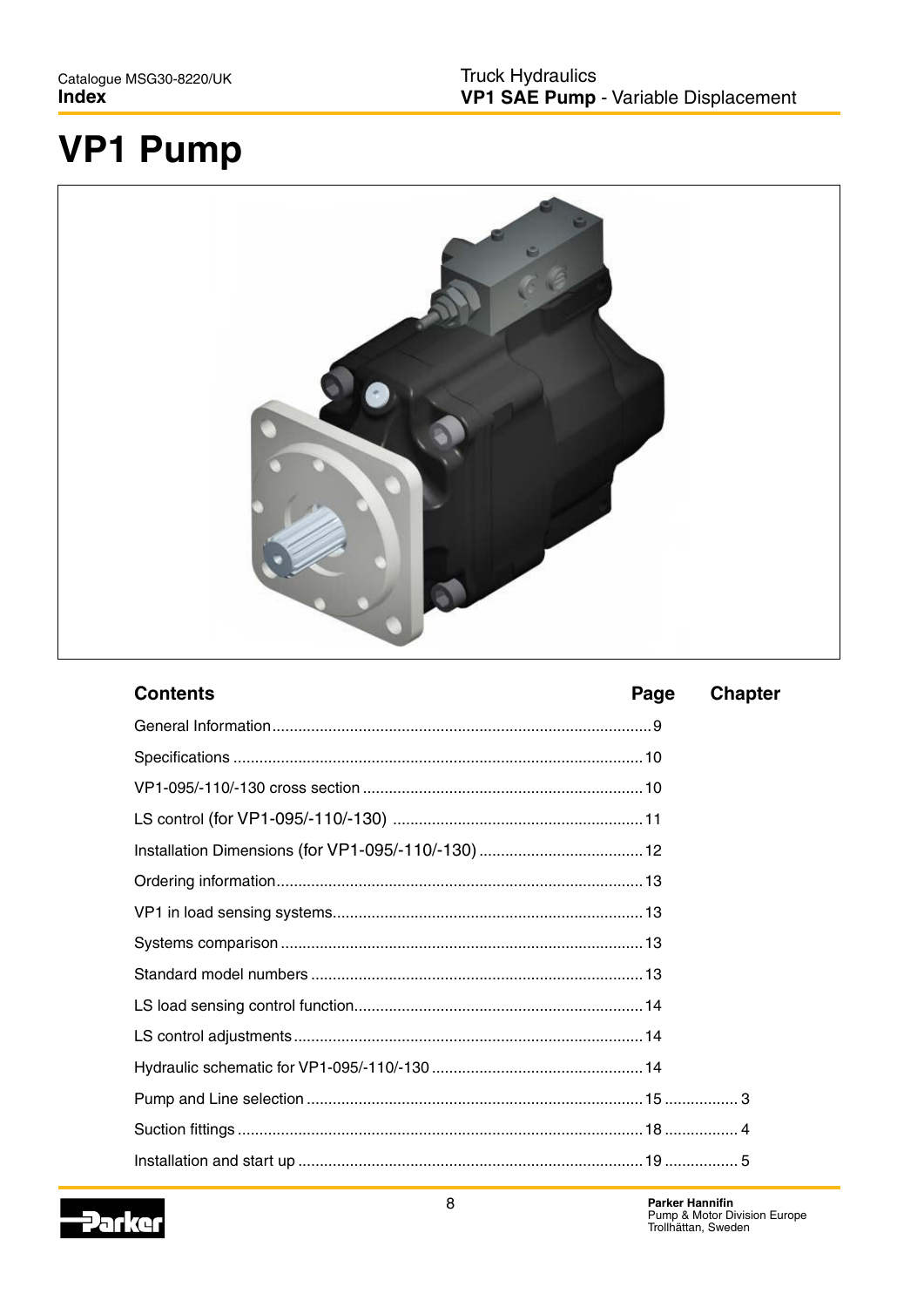# **VP1 Pump SAE**

The VP1 is a variable displacement pump for truck applications. It can be close-coupled to a gearbox PTO (power take-off) or to a coupling independent PTO (e.g. an engine PTO).

An application that makes full use of all the features of the VP1 is truck cranes with a load sensing system. The complex systems of refuse collection vehicles and sewage trucks as well as various combinations of tippers, cranes, snow ploughs, and salt/sand spreaders can also be greatly simplified and optimised with the VP1 pump.

The VP1 provides the hydraulic system with the correct amount of fluid at precisely the right moment, effectively reducing energy consumption and heat generation. This means a smoother and quieter hydraulic system with much reduced impact on the environment.

The VP1 is highly efficient and extremely light. It is reliable, economical and easy to install.

The 3 sizes, VP1-095, -110 and -130 have small installation dimensions. The VP1 is suitable for all load sensing systems,



regardless of make.

### **Features**

- Variable displacement
- Low noise level
- High power-to-weight ratio
- Compact and light
- Highly efficient
- Sturdy design
- Withstands low temperatures

### **Retainer plate**

The retainer plate (refer to the cut-away illustration in next page) is of a heavy duty design which makes the pump withstand high shaft speeds and fast speed changes.(e. g. engine PTO).

# **Design**

#### **Large angle - compact design**

The pump design permits a large angle, 20°, between piston and slipper shoe/swashplate, providing compactness and small outer dimensions.

### **Long life**

The VP1 is designed for trucks with hydraulic load sensing systems. It is sturdy, yet simple, with few moving parts. The result is a reliable pump with long service life.

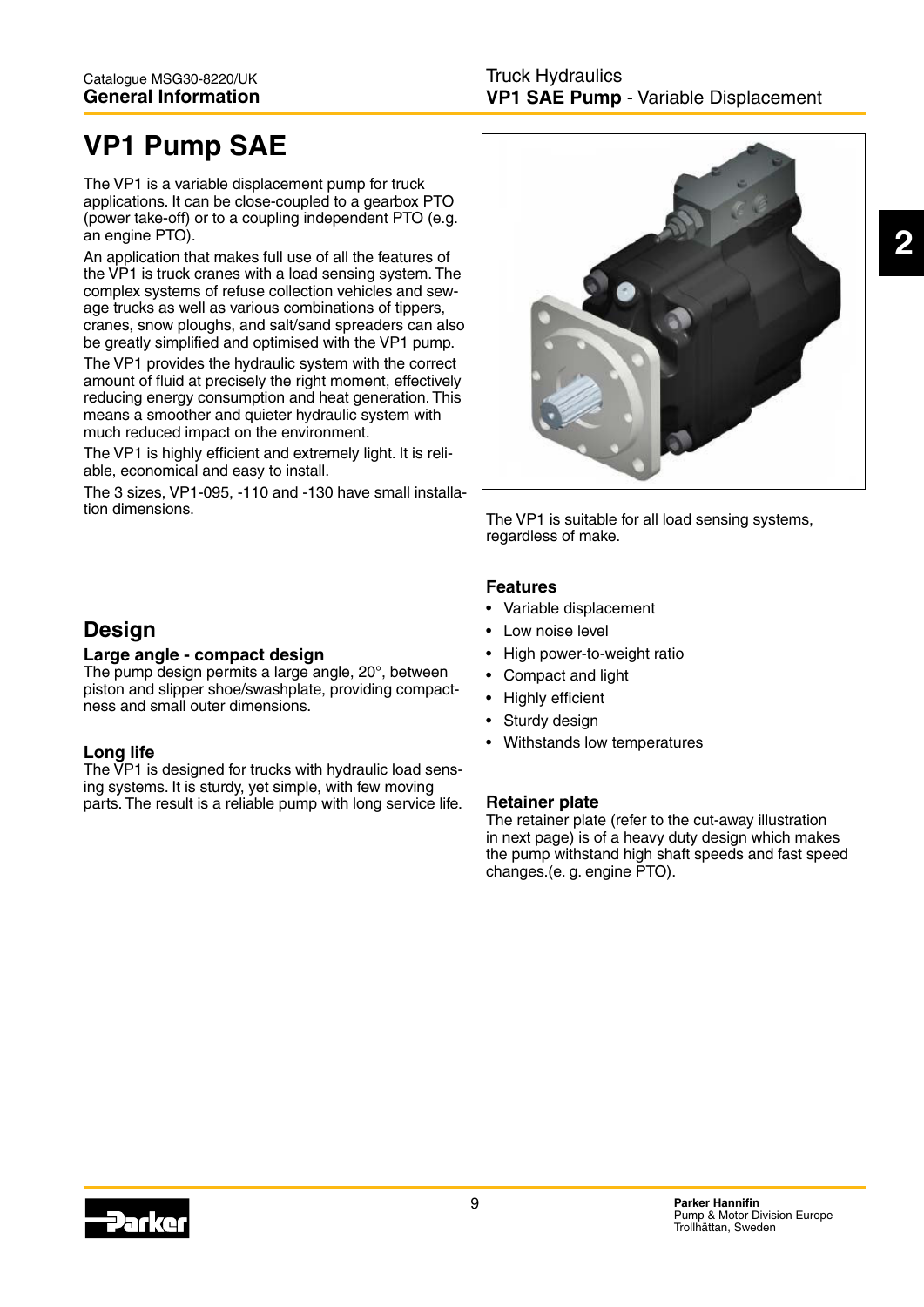# **Specifications**

| Size VP1--                                      | 095                       | 110        | 130        |
|-------------------------------------------------|---------------------------|------------|------------|
| <b>Displacement [cm<sup>3</sup>/rev]</b>        | 95                        | 110        | 128        |
| [cu in/rev                                      | 5.80                      | 6.71       | 7.81       |
| <b>Max operating pressure</b>                   |                           |            |            |
| continuous [bar]/[psi]                          | 400 / 5800                | 400 / 5800 | 350 / 5075 |
| intermittent <sup>1)</sup> [bar]/[ <i>psi</i> ] | 420 / 6090                | 420 / 6090 | 370 / 5365 |
| Mass moment of inertia $J$ [kgm <sup>2</sup> ]  | 0.00681                   | 0.00690    | 0.00690    |
| Selfpriming speed <sup>2)</sup> [rpm]           |                           |            |            |
| 2" suction line, max                            | 1250                      | 1100       | 900        |
| $2^{1/2}$ suction line, max                     | 1750                      | 1500       | 1300       |
| 3" suction line, max                            | 2200                      | 2100       | 1900       |
| Min Speed [rpm]                                 | 500                       | 500        | 500        |
| <b>Max Speed unloaded [rpm]</b>                 |                           |            |            |
| (in bypass mode, no flow)                       | 3000                      | 3000       | 3000       |
| <b>Control type</b>                             | <b>LS</b>                 |            |            |
| <b>Shaft end spline</b>                         | Spline SAE C 14T 12/24 DP |            |            |
| <b>Mounting flange</b>                          | SAE C 4 bolt flange       |            |            |
| <b>Weight (with control) [kg]</b>               | 27                        |            |            |
| [lbs]                                           | 59.5                      |            |            |

1) Max 6 seconds in any one minute.

2) At an inlet pressure of 1.0 bar (abs.) with mineral oil at a viscosity of 30 mm $^{2}/s$  (cSt).

# **VP1-095/-110/-130 cross section**

- 1. Shaft seal
- 2. Roller bearing
- 3. 'Upper' purge plug
- 4. Bearing shell
- 5. Setting screw (pressure relief valve)
- 6. Setting bushing (standby pressure)
- 7. Control
- 8. Piston with piston shoe
- 9. 'Upper' setting piston
- (control pressure)
- 10. Needle bearing
- 11. Shaft
- 12. Drain hole, shaft seals
- 13. 'Lower' purge plug
- 14. Bearing housing
- 15. Swash plate
- 16. Retainer plate
- 17. 'Lower' setting piston (pump pressure)
- 18. Cylinder barrel
- 19. Valve plate
- 20. Barrel housing
- 21 SAE C 4 bolt flange



10 **Parker Hannifin** Pump & Motor Division Europe Trollhättan, Sweden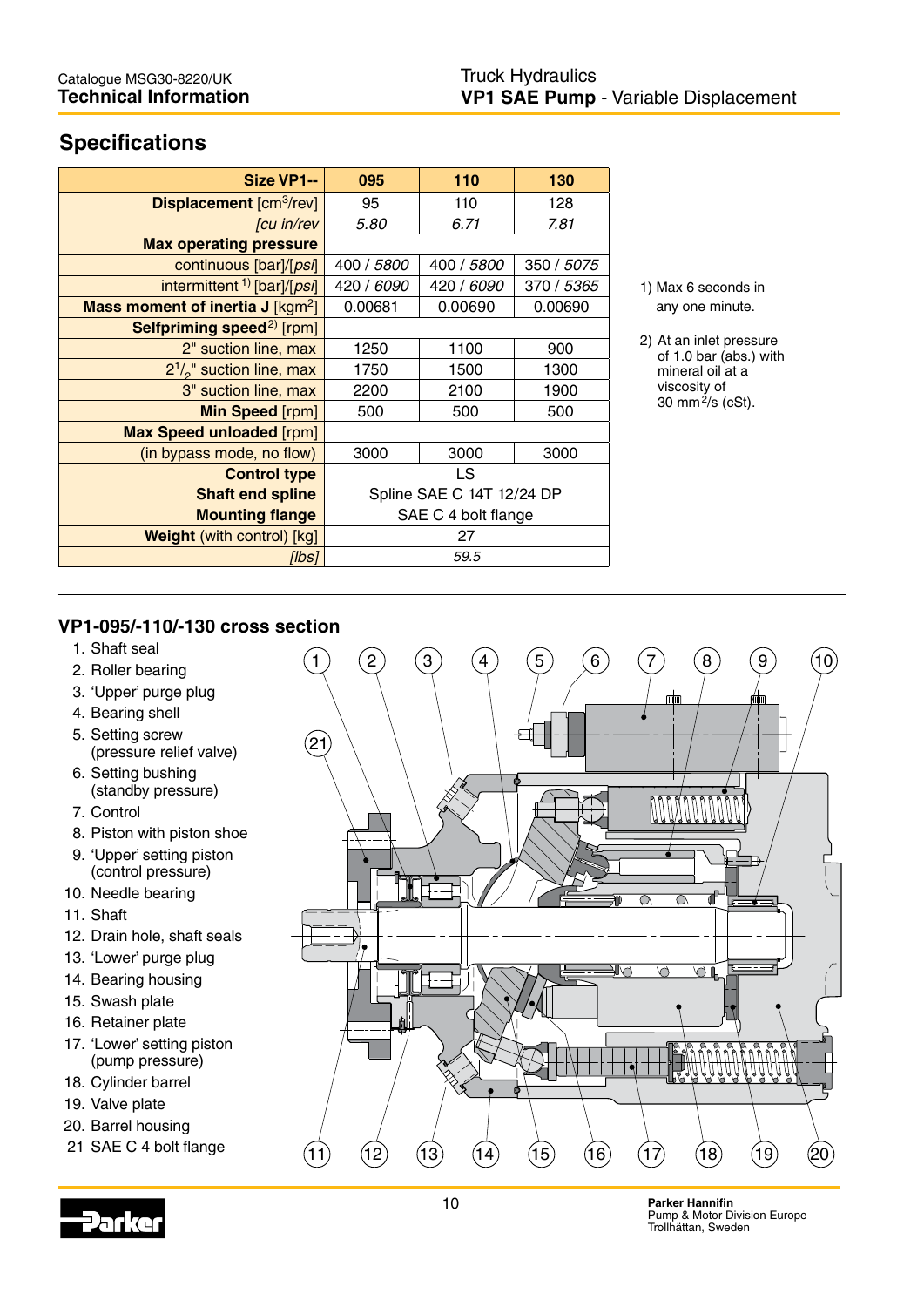# **LS control** (for VP1-095/-110/-130)



LS control ports.





LS control cross section.

| <b>Item</b>   | Wrench / dimension     |
|---------------|------------------------|
|               | Hex Head Wrench / 4 mm |
| $\mathcal{P}$ | Wrench / 13 mm         |
| 3             | <b>DO NOT TOUCH</b>    |
| 4             | Wrench / 27 mm         |
| 5             | Wrench / 27 mm         |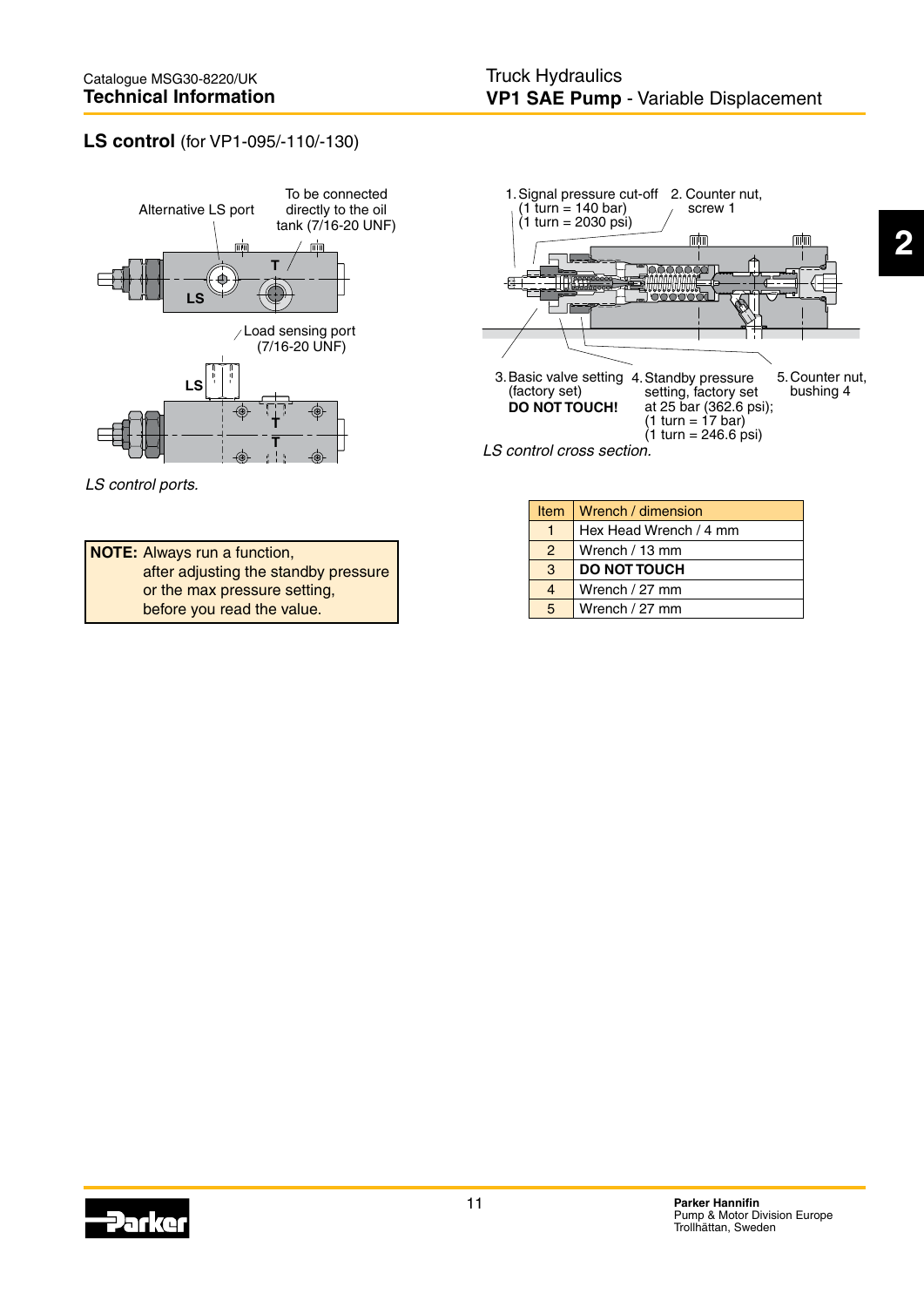# **VP1-095/-110/-130**

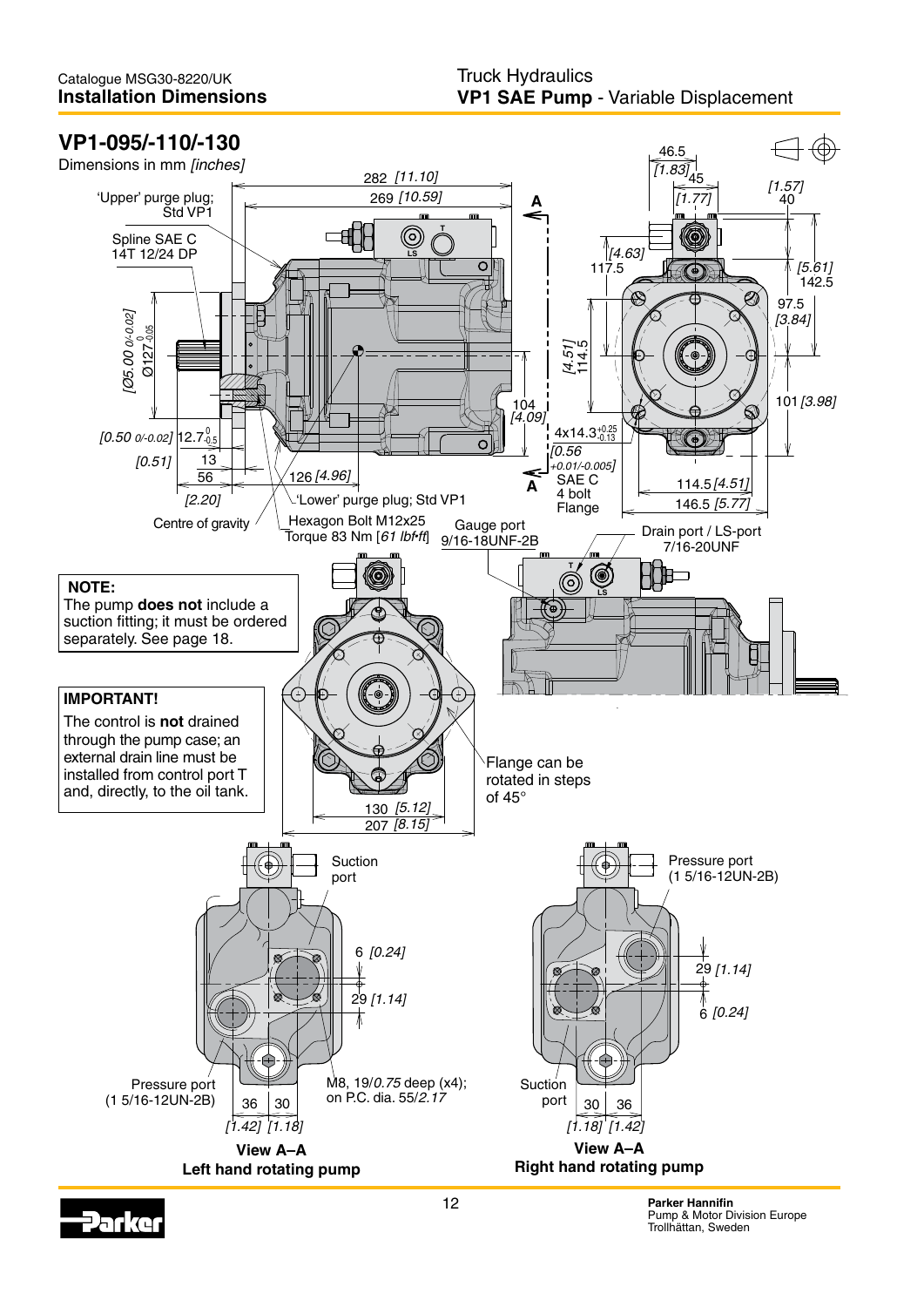# **Ordering information**



# **VP1 in load sensing systems**

When installed in a load sensing system, the VP1 supplies the correct amount of flow required by the various work functions currently engaged.

This means that energy consumption and heat generation are minimised and much reduced in comparison with a fixed displacement pump used in the same system.

Diagram 1 shows the required power (flow times pressure) in a constant flow system with a fixed displacement pump.



Diagram 1. Constant flow system with a fixed displacement pump.

### **Systems comparison**

| <b>System</b>           | <b>Constant flow</b> | Load-sensing        |
|-------------------------|----------------------|---------------------|
| Pump                    | Fixed displ.         | VP1 variable displ. |
| <b>Pump adjustments</b> | Pressure only        | Pressure and flow   |
| Load*                   | Some influence       | Some influence      |
| Energy                  |                      |                     |
| consumption             | High                 | Low                 |
| <b>Heat generation</b>  | High                 | Low                 |

\* Simultaneous operation of loads with non-equal flows and pressures; refer to the above diagrams.



**Standard model numbers**

| <b>Designation</b> | Ordering no. |
|--------------------|--------------|
| <b>VP1-095-RU</b>  | 378 4095     |
| <b>VP1-095-LU</b>  | 378 4096     |
| <b>VP1-110-RU</b>  | 378 4093     |
| <b>VP1-110-LU</b>  | 378 4094     |
| <b>VP1-130-RU</b>  | 378 4091     |
| <b>VP1-130-LU</b>  | 378 4092     |

Diagram 2 shows the sharply reduced power requirement in a load sensing system with a variable displacement pump such as the VP1.

In both cases the pump pressure is slightly higher than what is required by the heaviest load ('Load 2') but the VP1, because of the much smaller flow being delivered, needs only the power indicated by the shaded area 'Load power'.

In a constant flow system, on the other hand, excess fluid is shunted to tank and the corresponding power. 'Wasted power' (shown in diagram 1), is a heat loss.



Diagram 2. Constant flow system with a variable displacement pump (e.g. VP1).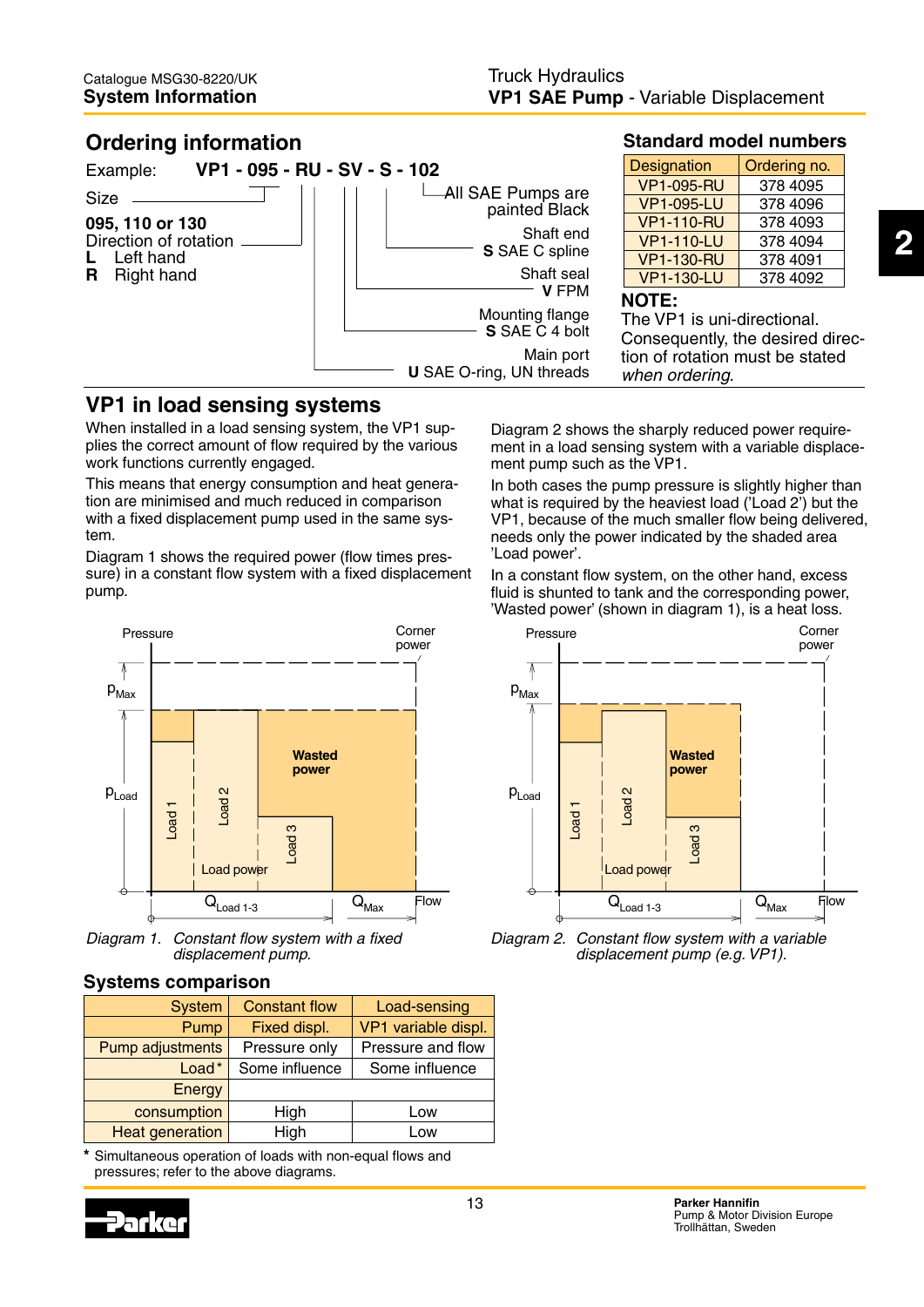# **LS load sensing control function**

Refer to corresponding hydraulic schematic below.

A selected 'opening' of the directional control valve spool corresponds to a certain flow to the work function. This flow, in turn, creates a pressure differential over the spool and, consequently, also a ∆p between the pump outlet and the LS port.

When the differential pressure decreases (e.g. the directional valve is 'opened' further) the ∆p also decreases and the LS valve spool moves to the left. The pressure to the setting pistons then decreases and the pump displacement increases.

The increase in pump displacement stops when the ∆p finally reaches the setting (e.g. 25 bar) and the forces acting on the valve spool are equal.

If there is no LS signal pressure (e.g. when the directional valve is in the neutral, no-flow position) the pump only delivers sufficient flow to maintain the standby pressure as determined by the ∆p setting.

Hydraulic schematic for VP1-095/-110/-130



- 1. Directional, load sensing control valve
- 2. Load signal orifice (0.8 mm)
- 3. Gauge port
- 4. Signal pressure limiter adjustment
- 5. Standby (∆p) pressure adjustment
- 6. System pressure dampening orifice (fixed)
- 7. Bleed-off nozzle (1.2 mm)

#### **LS control adjustments Pressure limiter**

| Pump size       | <b>Factory setting</b><br>[bar/psi] | Max pressure<br>intermittent [bar/psi] |
|-----------------|-------------------------------------|----------------------------------------|
| VP1-095/110/130 | 350 / 5075                          | 420 / 6090*                            |

\* **Note**: Max allowed pressure for size VP1-130 is 370 bar

#### **LS load sensing valve**

| <b>Pump size</b> | Factory   | Min           | Max           |
|------------------|-----------|---------------|---------------|
|                  | setting   | pressure      | pressure      |
|                  | [bar/psi] | [bar/ $psi$ ] | [bar/ $psi$ ] |
| VP1-095/110/130  | 25/363    | 15/218        | 40 / 580      |

The factory setting, and the standard orifice sizes shown in the corresponding schematic below, will usually provide an acceptable directional valve characteristic as well as system stability.

For additional information, contact Parker Hannifin.

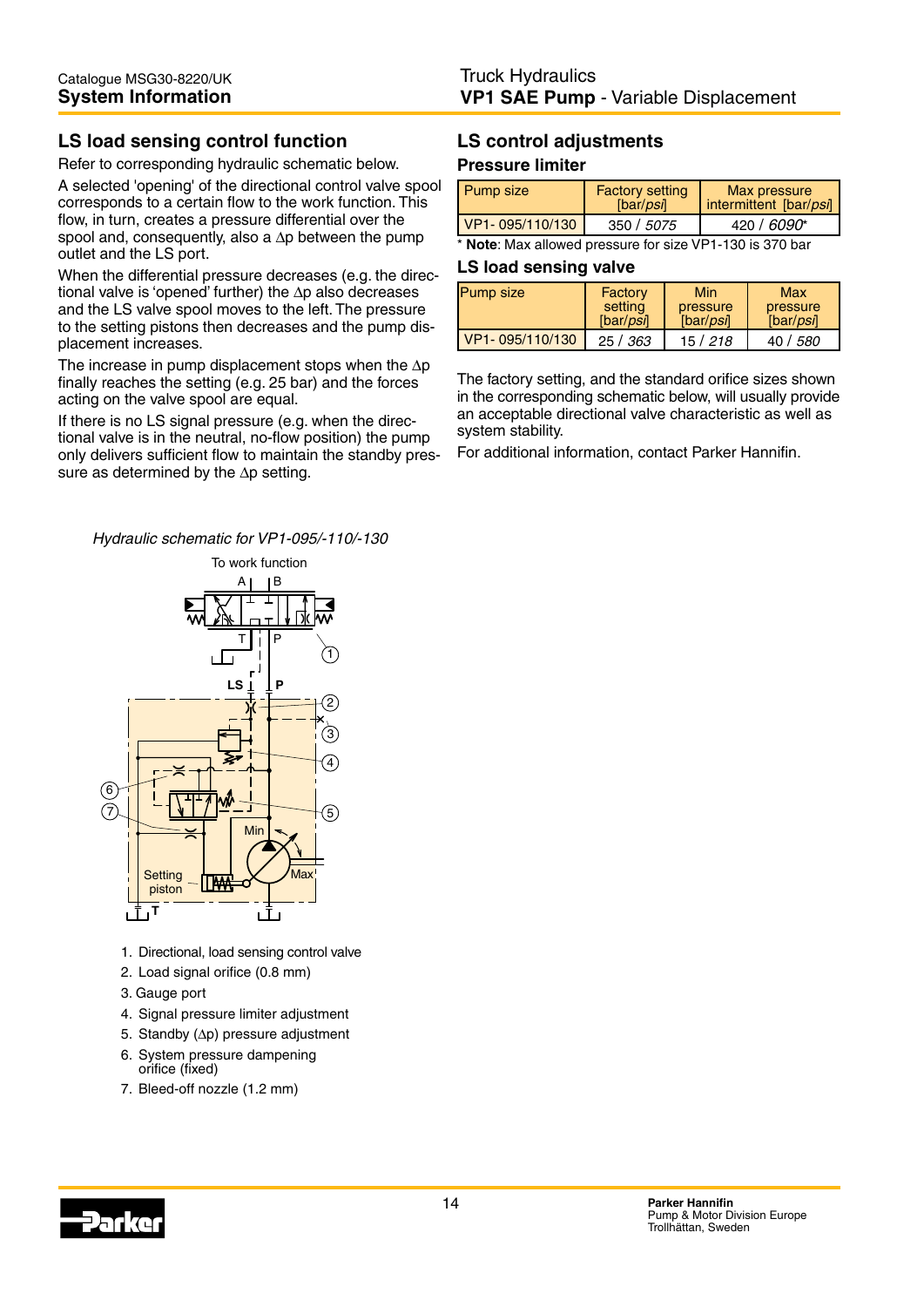# **Pump selection F1**

The following table shows pump flow at selected PTO gear ratios and engine rpm's.

| PTO gear | Engine speed | Pump flow [I/min / gpm] |            |            |             |
|----------|--------------|-------------------------|------------|------------|-------------|
| ratio    | [rpm]        | $F1-25$                 | $F1-41$    | $F1-51$    | $F1-61$     |
| 1:0.8    | 800          | 16 / 4.23               | 26 / 6.87  | 33/8.72    | 38 / 10.04  |
|          | 900          | 18 / 4.76               | 29 / 7.66  | 37/9.77    | 43 / 11.36  |
|          | 1000         | 20 / 5.28               | 33/8.72    | 41 / 10.83 | 48 / 12.68  |
|          | 1100         | 23 / 6.08               | 36 / 9.51  | 45 / 11.89 | 52 / 13.74  |
|          | 1200         | 25 / 6.60               | 39 / 10.30 | 49 / 12.94 | 57 / 15.06  |
| 1:1.0    | 800          | 20/5.28                 | 33/8.72    | 41 / 10.83 | 48 / 12.68  |
|          | 900          | 23 / 6.08               | 37/9.77    | 46 / 12.15 | 54 / 14.27  |
|          | 1000         | 26 / 6.87               | 41 / 10.83 | 51 / 13.47 | 60 / 15.85  |
|          | 1100         | 28 / 7.40               | 45 / 11.89 | 56 / 14.79 | 65 / 17.17  |
|          | 1200         | 31 / 8.19               | 49 / 12.94 | 61 / 16.11 | 71 / 18.76  |
| 1.1.25   | 800          | 26/6.87                 | 41 / 10.83 | 51 / 13.47 | 60 / 15.85  |
|          | 900          | 29 / 7.66               | 46 / 12.15 | 57 / 15.06 | 67 / 17.70  |
|          | 1000         | 32/8.45                 | 51 / 13.47 | 64 / 16.91 | 74 / 19.55  |
|          | 1100         | 35/9.25                 | 56 / 14.79 | 70 / 18.49 | 82 / 21.66  |
|          | 1200         | 38 / 10.04              | 61 / 16.11 | 77 / 20.34 | 89 / 23.51  |
| 1:1.5    | 800          | 31/8.19                 | 49 / 12.94 | 61 / 16.11 | 71 / 18.76  |
|          | 900          | 35/9.25                 | 55 / 14.53 | 69 / 18.23 | 80 / 21.13  |
|          | 1000         | 38 / 10.04              | 61 / 16.11 | 77 / 20.34 | 90 / 23.78  |
|          | 1100         | 42 / 11.10              | 67 / 17.70 | 84 / 22.19 | 98 / 25.89  |
|          | 1200         | 46 / 12.15              | 74 / 19.55 | 92 / 24.30 | 107 / 28.27 |

#### **NOTE:**

- Make sure max torque and bending moment (due to the weight of the pump) of the utilised PTO are not exceeded. (The approx. center of gravity of the various pump sizes are shown in the installation drawings).
- Make sure max allowed output torque from the PTO is not exceeded.
- Contact Parker Hannifin if the inlet (suction) pressure is believed to be less than 1.0 bar (absolute); insufficient inlet pressure can cause noise and pump damage because of cavitation.

### **Flow and torque formulas** (no regard to efficiency)

Flow: Q =  $\frac{D \times n}{1000}$  [l/min] where: D is pump displacement [cm<sup>3</sup>/rev] n is shaft speed [rpm] Torque:  $M = \frac{D \times p}{63}$  [Nm] 1000

where: D is pump displacement [cm<sup>3</sup>/rev] p is utilised pressure [bar] 63

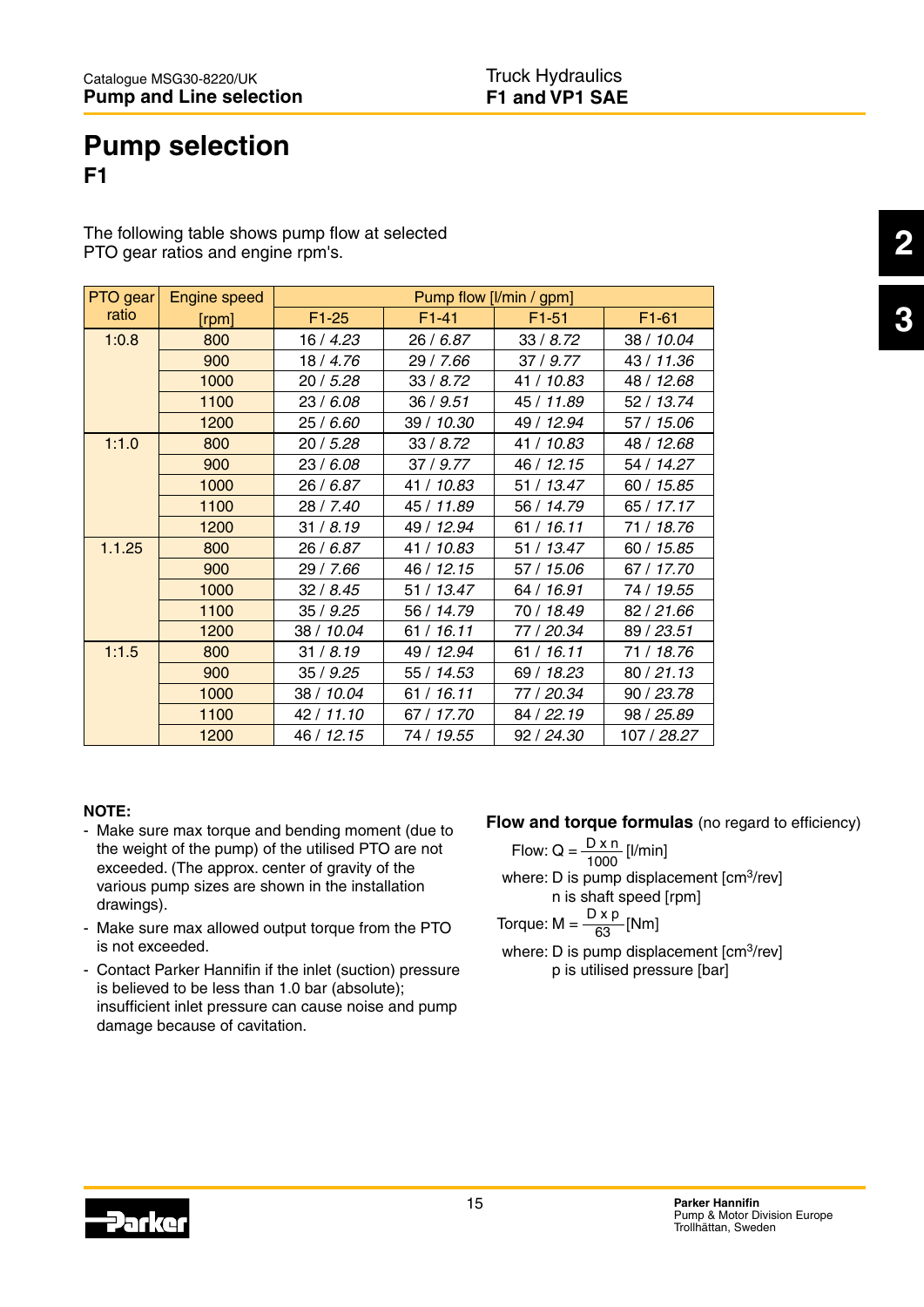A suitable pump size for a truck application can be selected as follows:

#### **Operating conditions**

As an example, a cargo crane specifies:

 •Flow:60-80l/min(15.84-21.12gpm) Pressure: 230 bar (3336 psi) Diesel engine speed ≈ 800 rpm

#### **Determine pump speed**

As example a PTO with a Gear Ratio of 1:1.54.

The pump speed will be:

•800x1.54≈ 1200 rpm

#### **Select a suitable pump size**

Use diagram 1 and select a pump that will provide 60 - 80 l/min at 1200 rpm.

Follow line 'a' (1200 rpm) until it crosses line 'b' (70 l/min).

• F1-61 is a suitable choice

#### **Required input torque**

Make sure the PTO and the gear-box tolerates the pump torque. Use diagram 2 to obtain the required pump torque.

Follow a line from 'c' (230 bar) until it crosses the F1-61 line (the selected pump).

•Read220Nm(at'd')

**NOTE:** A rule-of-thumb is to select the highest PTO ratio and the smallest pump size that meets the crane specification without exceeding the pump speed, pressure, and power limitations.







# **Line selection all pumps**

Diagram 2.

| Line type         | Flow velocity [m/s] [feet/s] |  |  |
|-------------------|------------------------------|--|--|
| Inlet (suction)   | max 1.0 / 3.28               |  |  |
| Outlet (pressure) | max 5.0 / 16.40              |  |  |

| <b>Flow rate</b> |                                                                                                   | Flow velocity [m/s] [feet/s] at selected line sizes [mm/inches] |                                                                                                                                              |                                                  |  |            |            |                   |
|------------------|---------------------------------------------------------------------------------------------------|-----------------------------------------------------------------|----------------------------------------------------------------------------------------------------------------------------------------------|--------------------------------------------------|--|------------|------------|-------------------|
| [1/min]          |                                                                                                   |                                                                 | $19/3/_{4}$ "   25/1"   32/1 <sup>1</sup> / <sub>4</sub> "   38/1 <sup>1</sup> / <sub>2</sub> "   51/2"   64/2 <sup>1</sup> / <sub>2</sub> " |                                                  |  |            | 75/3"      |                   |
| gpm              |                                                                                                   |                                                                 |                                                                                                                                              |                                                  |  |            |            |                   |
| 25/6.60          |                                                                                                   |                                                                 | $1.5/4.92$ $0.8/2.62$ $0.5/1.64$ $0.4/1.31$ $0.2/0.66$ $0.1/0.33$                                                                            |                                                  |  |            | 0.1 / 0.33 |                   |
| 50/13.21         |                                                                                                   |                                                                 | $2.9/9.51$   1.7 / 5.58   1.0 / 3.28   0.7 / 2.30   0.4 / 1.31   0.3 / 0.98   0.2 / 0.66                                                     |                                                  |  |            |            | Inlet             |
| 75/19.81         | 4.4 /14.44   2.5 / <i>8.20   1.6 / 5.25   1.1 / 3.61   <mark>0.6 / 1.97   0.4 / 1.31  </mark></i> |                                                                 |                                                                                                                                              |                                                  |  |            | 0.3 / 0.98 | (suction)<br>line |
|                  | $100/26.42$ 5.9 /19.36 3.4 /11.15 2.1 / 6.89 1.5 / 4.92 0.8 / 2.62 0.5 / 1.64 0.4 / 1.31          |                                                                 |                                                                                                                                              |                                                  |  |            |            |                   |
|                  | 150/39.63 8.8 /28.87 5.1 /16.73 3.1 /10.17 2.2 / 7.22 1.3 / 4.27 0.8 / 2.62 0.5 / 1.64            |                                                                 |                                                                                                                                              |                                                  |  |            |            |                   |
| 200/52.83        | $\blacksquare$                                                                                    |                                                                 |                                                                                                                                              | $4.1/13.45$   2.9 / 9.51   1.6 / 5.25            |  | 1.1 / 3.61 | 0.7/2.30   |                   |
| 250/66.04        | $\overline{\phantom{a}}$                                                                          |                                                                 |                                                                                                                                              | $5.3/17.39$ 3.7/12.14 2.1/6.89 1.3/4.27 0.9/2.95 |  |            |            |                   |

Table 1. Cutlet (pressure) line

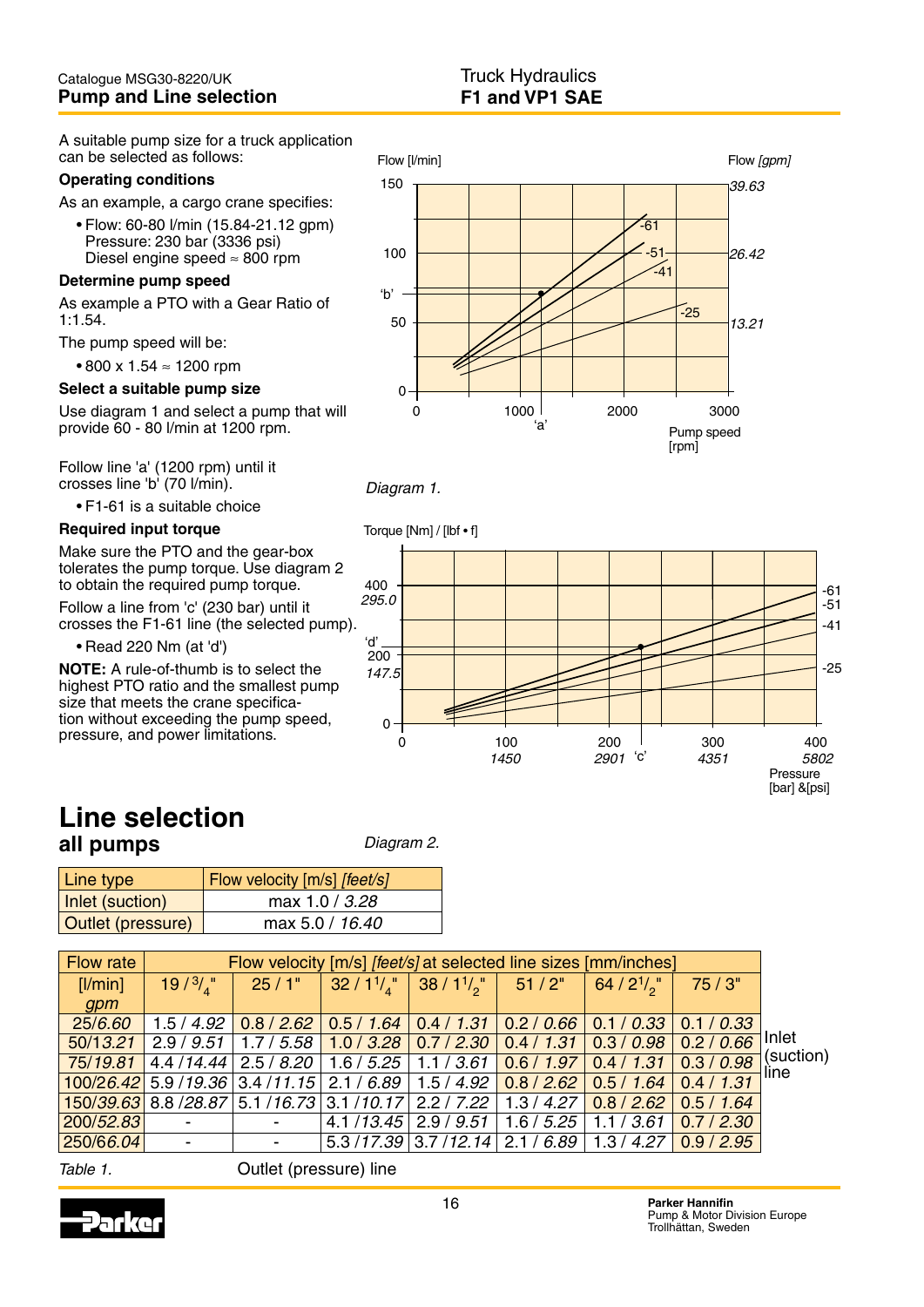In order to obtain sufficient inlet (suction) pressure to the pump, low noise level and low heat generation, flow speeds shown in table 2, right, should not be exceeded.

From table 1 (page 13), select the smallest line dimension that meets the flow speed recommendation; example:

• At 100 l/min 26.42 gpm, a 50 mm 2" suction line and a 25 mm 1" pressure line is needed.

**NOTE:** Long inlet (suction) lines, low inlet pressure (caused by e.g. a reservoir positioned below the pump) and/or low temperatures may require larger line dimensions.

Alternatively, the pump speed will have to be lowered to avoid pump cavitation (which may cause noise, deteriorating performance and pump damage).

| Line type         | Flow velocity [m/s] [feet/s] |
|-------------------|------------------------------|
| Inlet (suction)   | max 1.0 / 3.28               |
| Outlet (pressure) | max 5.0 / 16.40              |

Table 2.

# **Nomogram**

Flow - Line dimension - Flow velocity



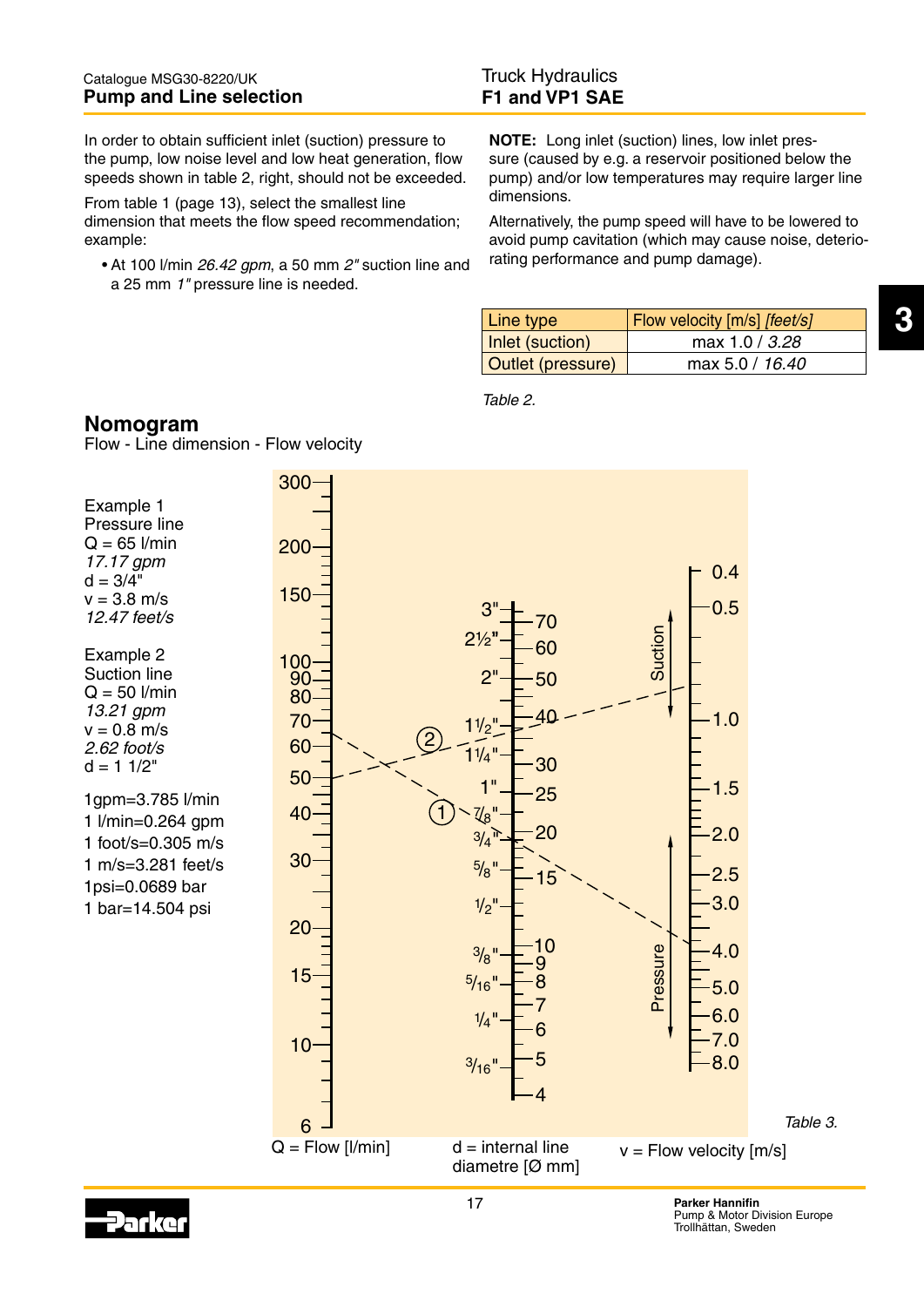# **Suction fittings**

**for series F1, VP1-095, -110 and -130**

A 'suction fitting' consists of a straight, 45°, 90° or 135° suction fitting, clamps, cap screws and O-ring.

# **'Straight' suction fittings for F1, VP1-095/-110/-130**

|                        |   |                                                  | Ordering no. A mm/inch B mm/inch C dia. mm (in.) |
|------------------------|---|--------------------------------------------------|--------------------------------------------------|
| 378 06351)             | 0 | $ 85/3.35 $ 38 (1 <sup>1</sup> / <sub>2</sub> ") |                                                  |
| 378 0636 <sup>2)</sup> |   | $17/0.67$   136 / 5.35   50 (2")                 |                                                  |
| 378 06373)             |   | 25 / 0.98   145 / 5.71   63 $(2^{1}/2)$          |                                                  |
| 378 35233)             |   | $32 / 1.26$   174 / 6.85   75 (3")               |                                                  |

# **45° suction fittings for F1, VP1-095/-110/-130**

| Ordering no. |           |                          | A mm/inch $\mathsf B$ mm/inch $\mathsf C$ dia. mm (in.) |
|--------------|-----------|--------------------------|---------------------------------------------------------|
| 378 12341)   | 60 / 2.36 | 104 / 4.09               | 32 $(1^{1}/_{4})^{1}$                                   |
| 378 06331)   | 60 / 2.36 | 104 / 4.09               | 38 $(1^{1}/_{2})^{n}$                                   |
| 378 03642)   | 67 / 2.64 | 110 / 4.33               | 50 $(2")$                                               |
| 378 06343)   | 75 / 2.95 | 117/4.61                 | 63 $(2^{1/2})$                                          |
| 378 33673)   | 95 / 3.74 | 138 / 5.43               | 75(3")                                                  |
| 378 1062     | 67 / 2.64 | 110 / 4.33               | 40 (1.57)                                               |
| 378 0975     | 67 / 2.64 | 110 / 4.33   45 $(1.77)$ |                                                         |

# **90° suction fittings for F1, VP1-095/-110/-130**

| Ordering no. |                        | A mm/inch $ B \text{ mm/inch}  C$ dia. mm (in.) |
|--------------|------------------------|-------------------------------------------------|
| 378 09781)   | 126 / 4.96   83 / 3.27 | 38 $(1^{1}/_{2})^{n}$                           |
| 378 09792)   | 135 / 5.31   83 / 3.27 | 50 $(2")$                                       |
| 378 19803)   | $147/5.79$ 83 / 3.27   | 63 $(2^{1/2})$                                  |
| 378 0976     | 135 / 5.31   83 / 3.27 | 45(1.77)                                        |
| 378 86903)   | 185 / 7.28   83 / 3.27 | 75(3")                                          |

# **145° suction fitting for F1, VP1-095/-110/-130**

|          |                                  | Ordering no. A mm/inch B mm/inch   C dia. mm (in.) |
|----------|----------------------------------|----------------------------------------------------|
| 378 1867 | 165 / 6.50   73 / 2.87   50 (2") |                                                    |

- 1) Recommended for size F1-25.
- 2) Recommended for size F1-41,-51,-61.
- 3) (3 clamps and 3 screws)

### **Spare parts**

Additional Hold-down-clamp kit consists of: hold-down-clamp cap screw and O-ring Ordering no. 378 1321

Additional Hold-down-clamp kit for mounting on BPV Ordering no. 378 2439

**NOTE:** A suction fitting must be ordered separately (not included with the pump). To choice the correct dimension of suction connection, see chapter 3.



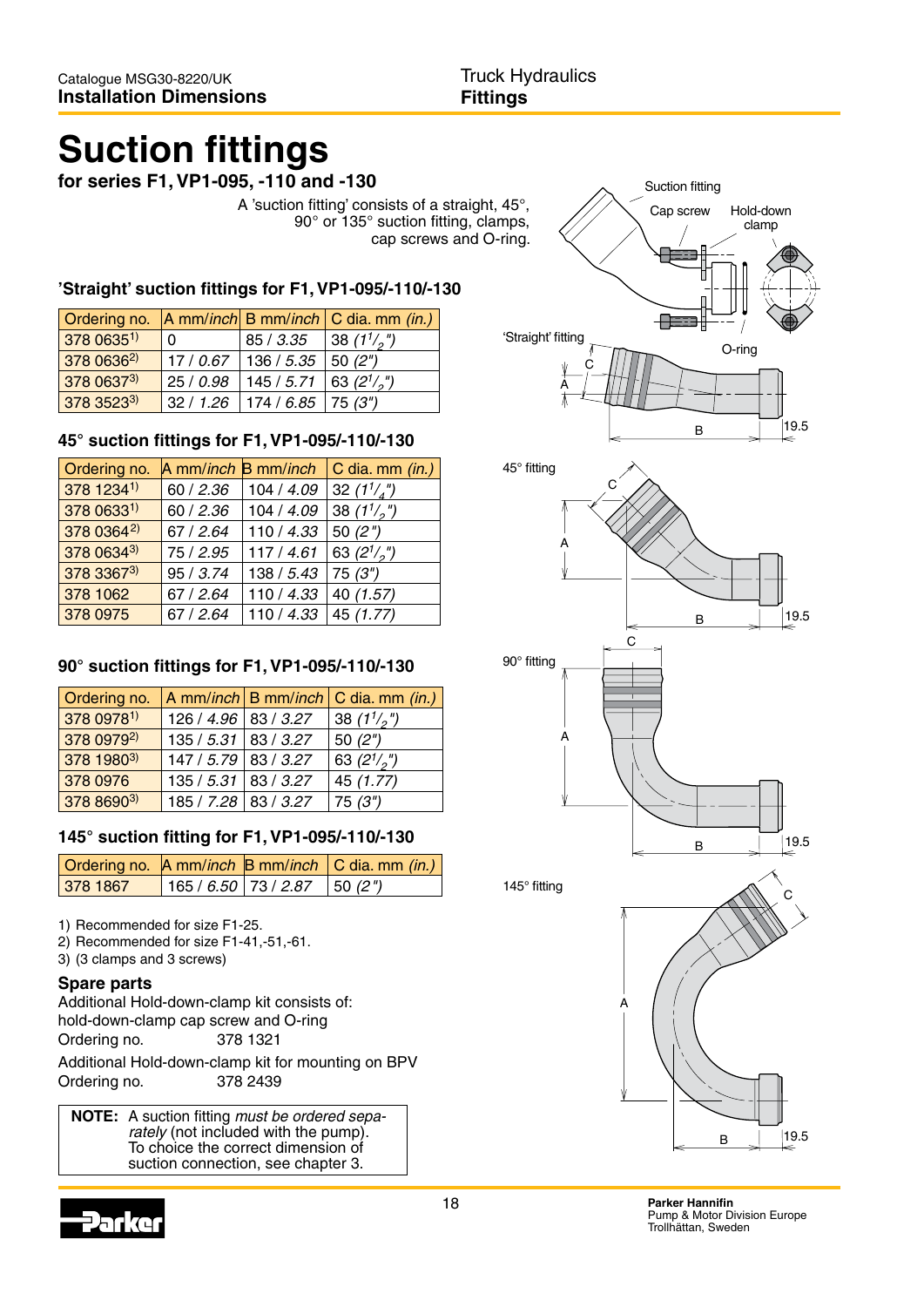# **Installation and start-up for F1**



Left hand (L.H.; counter clockwise) rotating pump.

#### **Direction of rotation**

The pictures above show direction of flow vs. shaft rotation.

The direction of rotation can be changed (i. e. from right hand to left hand) by turning the end cap.

Remove the four cap screws and turn the end cap about half a turn while making sure it stays in contact with the barrel housing.

Re-fit the cap screws and torque to 59-74 lbf ft (80-100 Nm).

#### **Installation**

Make sure max torque and bending moment (due to the weight of the pump) of the utilised PTO are not exceeded. (The approx. center of gravity of the various pump sizes are shown in the installation drawings).

**NOTE:** In order to obtain the longest bearing life, the pump should be installed according to the information shown on page 20 "Pump bearing life".

#### **Fluid viscosity**

Recommended viscosity: 20 to 30 mm<sup>2</sup>/s (cSt).

Operating viscosity limits:

- Min 10 mm<sup>2</sup>/s; max 400 mm<sup>2</sup>/s.
- At start-up, max 4000 mm<sup>2</sup>/s.



Right hand (R.H.; clockwise) rotating pump.

#### **Fluids**

The fixed displacement pumps data shown in the specifications for each pump in chapter 1 and 2 are valid when operating on high quality, mineral based hydraulic oil.

Type HLP (according to DIN 51524) hydraulic oil is suitable as well as biologically degradeable fluids like natural and synthetic esters and polyalfaolefins.

The utilised hydraulic fluid shall meet one of the following Swedish standards:

- SS 15 54 34

- SMR Hydraulic Oil Standard 1996-2. Contact Parker Hannifin for further information.

- **NOTE:** ATF (automatic transmis sion fluid) and API type CD engine oils may also be useable.
	- Seals are made of nitrile rubber; make sure the utilised fluid is compatible with this material.

#### **Fluid temperature**

Main circuit: Max 75 °C 167 °F.



Before start-up, the housing must be filled with hydraulic fluid.

#### **Drain line**

Fixed displacement pumps don't need an external drain line as they are internally drained. When the pump is mounted in a Engine-PTO we recommend a drain line from the bypass valve directly to oil tank.

#### **Filtration**

Filtration should follow ISO standard 4406, code 20/18/13. To obtain the longest life of fixed dis-

placement pumps, we recommend an oil cleanliness of 10 µm (absolute).

#### **Start-up**

Make sure the entire hydraulic system is clean before filling it with a recommended hydraulic fluid. In particular, make sure the pump is filled (to at least 50%) as the internal leakage does not provide sufficient lubrication at start-up.

**NOTE**: - The suction port should always be above the pressure port when the pump is installed above the reservoir oil level.

 - During operation, the pump must be filled with oil to at least 50%.



**Parker Hannifin** Pump & Motor Division Europe Trollhättan, Sweden

**4**

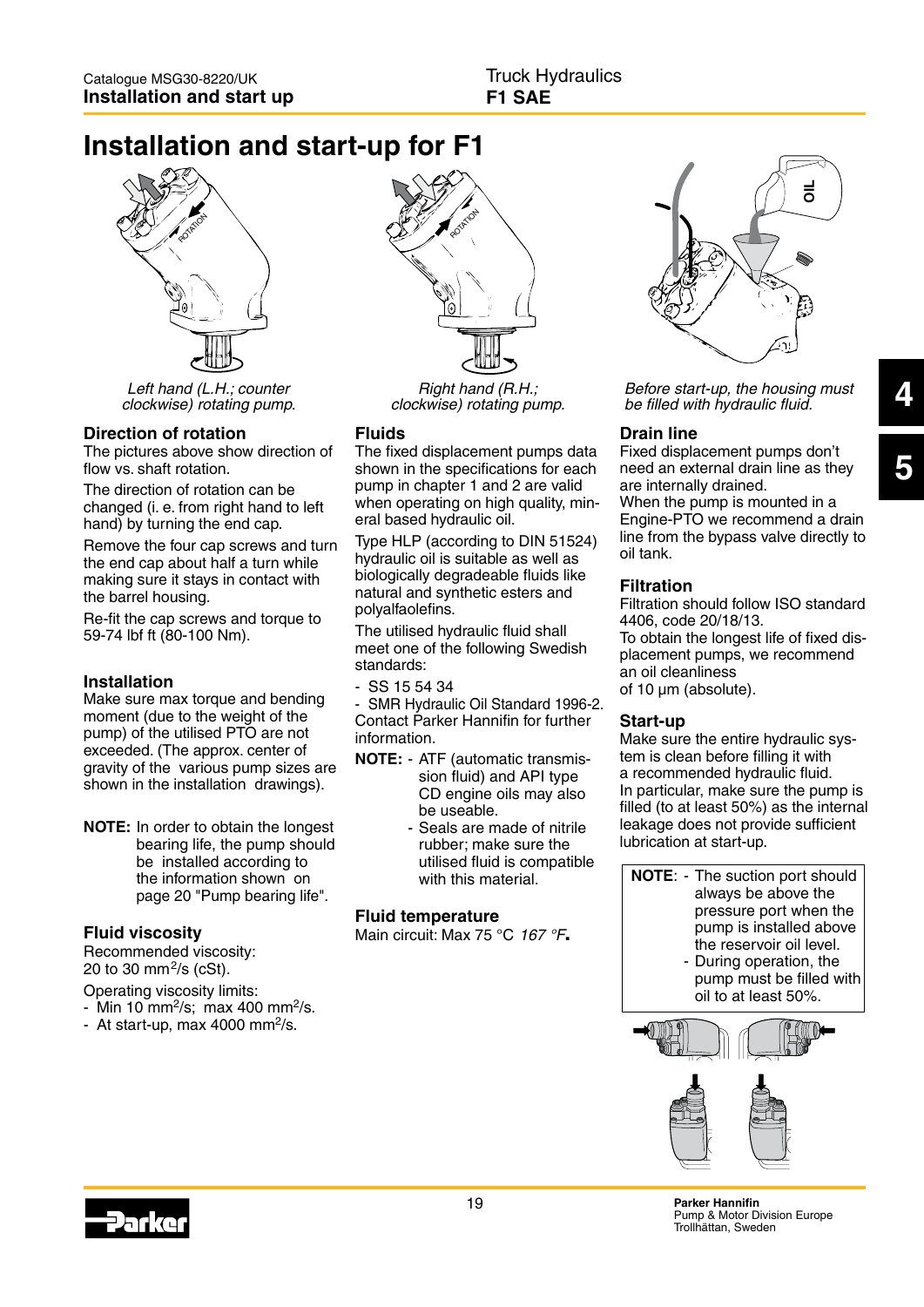# **If any oil should drop out of the indication-hole on the pump;**

- Stop the system immediately.
- Determine the cause of leakage.
- Replace damaged parts.
- Make sure you have corrected the source of the problem, not only the symptom.

Parker can not be held responsible for damage to PTO, engine and gearbox caused by improper maintenance of the hydraulic system.



# **Pump bearing life**

Bearing life is dependent on how the pump is installed on the PTO as shown in the illustrations below.

A pump mounted according to fig. 1 gives the lowest bearing life; the highest is obtained when installed according to fig. 3.

Parker Hannifin will assist in determining bearing life in a particular application.



 $L.H.$   $\Box$  $R.H.$   $R.H.$ Fig. 1. Fig. 2. Fig. 3.





20 **Parker Hannifin** Pump & Motor Division Europe Trollhättan, Sweden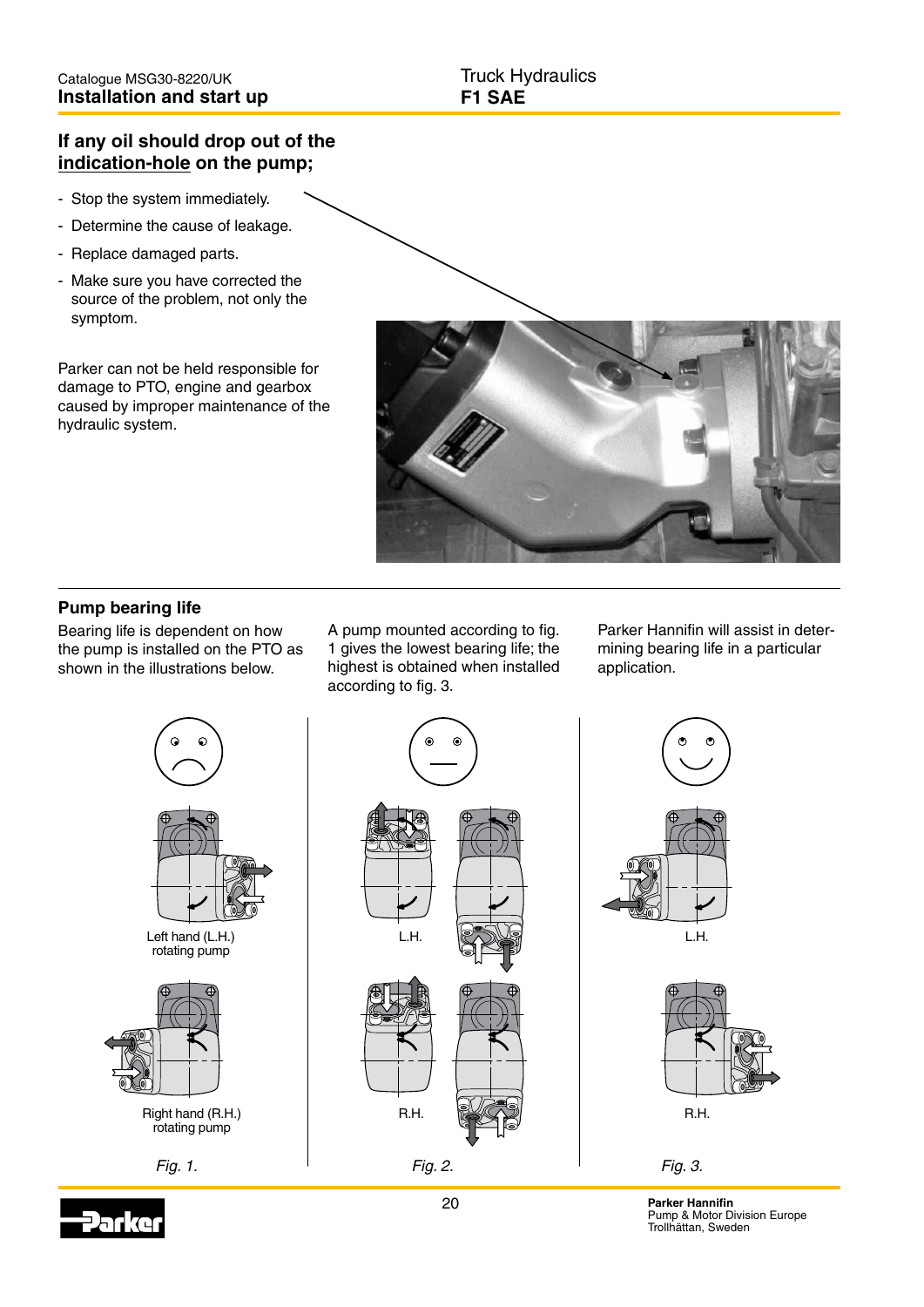# **Installation and start-up for VP1**

# **Direction of rotation**

The basic VP1 pump is uni-directional; there is a left hand and a right hand version (indicated by the arrow on the side of the VP1 pump (fig. 4 and 5).

Consequently, the required direction of rotation must be stated when ordering the pump.

# **Installation**

The VP1 can be installed (close-coupled) directly on a PTO.

Before start-up, the pump must be filled with hydraulic fluid and purged. Utilise the uppermost purge plug (refer to the installation drawing on page 12, chapter 2).

Figure 6 (page 19) shows two ways of installing a gear on the VP1 shaft. On a non-geared or a geared PTO with support bearings, the pump shaft is usually installed directly in the internally splined PTO output shaft.

Make sure max torque and bending moment (due to the weight of the pump) of the utilised PTO are not exceeded. (The approx. center of gravity of the various pump sizes are shown in the installation drawings).

# **Hydraulic fluids**

The VP1 data shown in the specifications on

page 10 are valid when operating on a high quality, mineral based fluid.

Hydraulic fluids type HLP (DIN 51524), ATF (auto- matic transmission fluids), and API type CD engine oils are suitable.



Fig. 4. Left hand rotating pump.







## **Fluid temperature**

Main circuit: Max 75 °C 167 °F.

## **Viscosity**

Recommended viscosity: 20 to 30 mm<sup>2</sup>/s (cSt). Operating viscosity limits: 10 to 400 mm<sup>2</sup>/s. At start-up: Max 1000 mm<sup>2</sup>/s.

# **Filtration**

To obtain long VP1 life, we recommend a filtration level of:

- 25  $\mu$ m (absolute) in clean environment or at low pressures.
- 10 µm (absolute) in contaminated environment or at high pressures.

Filtration should meet ISO standard 4406: code 20/18/13.

# **Drain line**

The LS valve requires a separate drain line; it should be routed directly to the reservoir (refer to fig. 8).

# **Start-up**

Make sure the entire hydraulic system is clean before filling it with a recommended fluid. In addition, the VP1 pump must be purged to remove any entrapped air in the pump housing; utilise the uppermost purge port (fig. 8).

### **IMPORTANT**

As shown in fig. 8, the pump inlet must always be below the lowest reservoir oil level.



Fig. 8. VP1 should be installed below the reservoir fluid level.

> Purging should be performed when the pump is connected to the reservoir and the system is filled with fluid.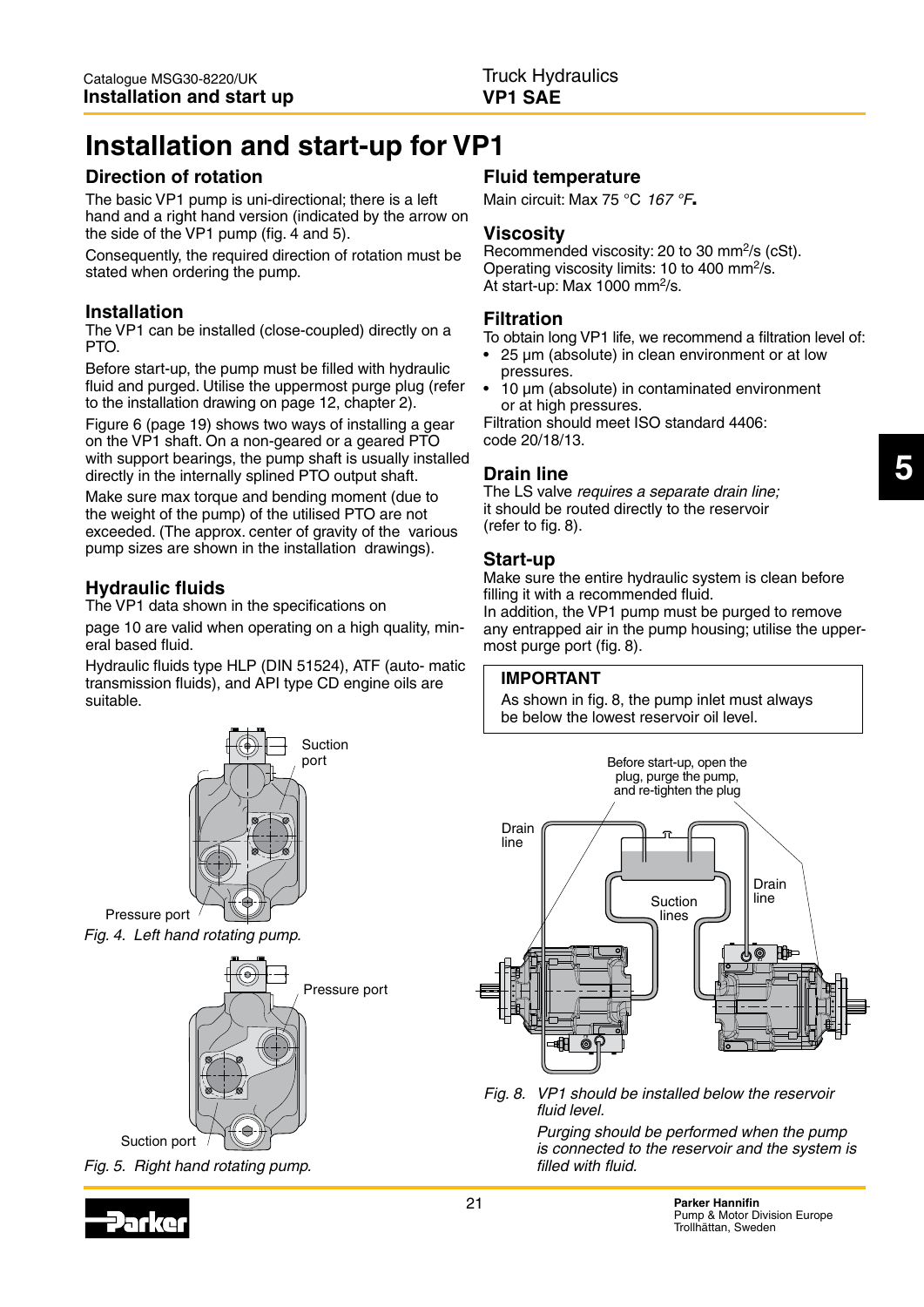|  | - |
|--|---|
|  | - |
|  | - |
|  |   |
|  |   |
|  | - |
|  |   |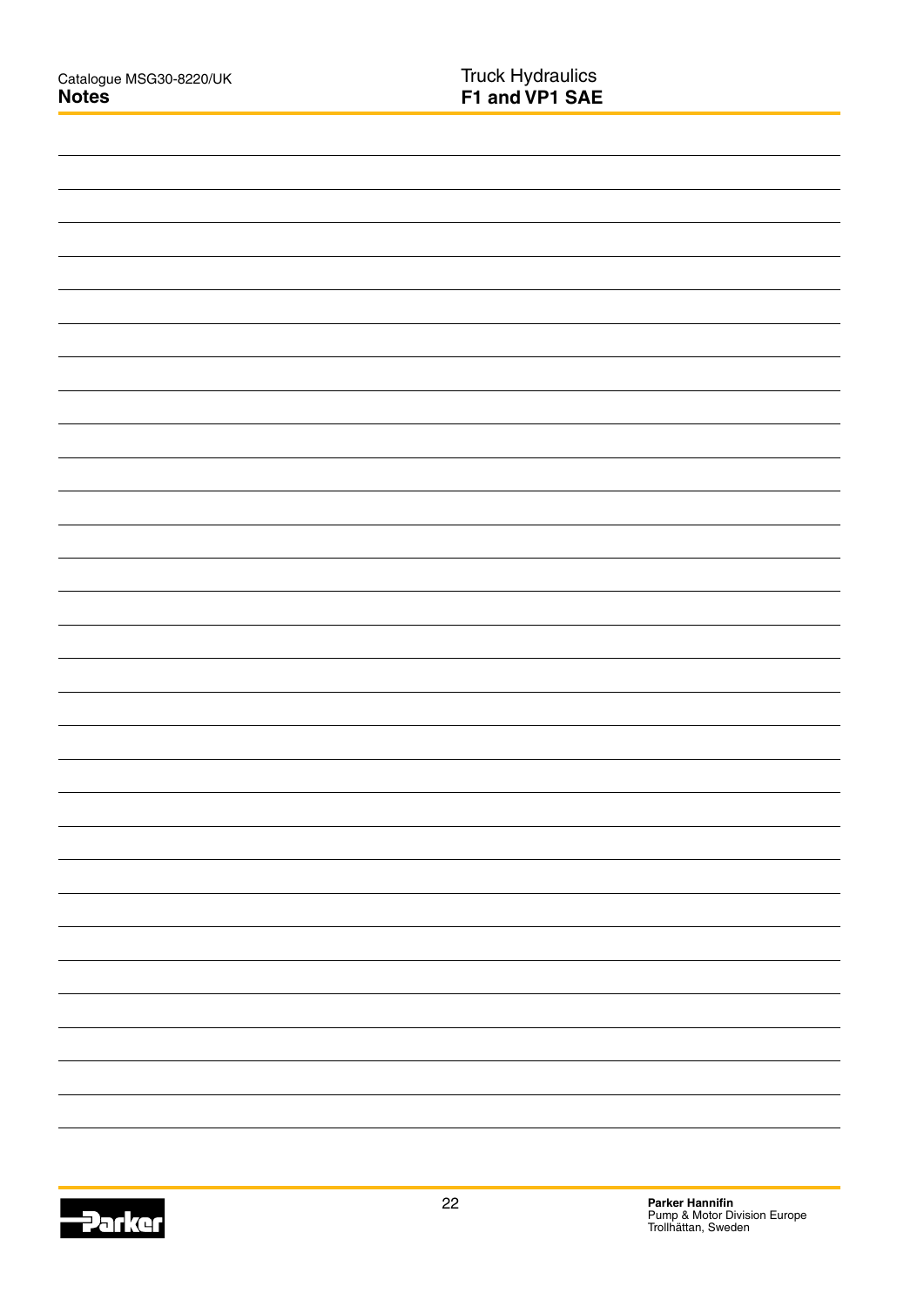# WARNING – USER RESPONSIBILITY

#### **FAILURE OR IMPROPER SELECTION OR IMPROPER USE OF THE PRODUCTS DESCRIBED HEREIN OR RELATED ITEMS CAN CAUSE DEATH, PERSONAL INJURY AND PROPERTY DAMAGE.**

This document and other information from Parker-Hannifin Corporation, its subsidiaries and authorized distributors provide product or system options for further investigation by users having technical expertise.

The user, through its own analysis and testing, is solely responsible for making the final selection of the system and components and assuring that all performance, endurance, maintenance, safety and warning requirements of the application are met. The user must analyze all aspects of the application, follow applicable industry standards, and follow the information concerning the product in the current product catalog and in any other materials provided from Parker or its subsidiaries or authorized distributors.

To the extent that Parker or its subsidiaries or authorized distributors provide component or system options based upon data or specifications provided by the user, the user is responsible for determining that such data and specifications are suitable and sufficient for all applications and reasonably foreseeable uses of the components or systems.

# Offer of Sale

Please contact your Parker representation for a detailed "Offer of Sale".



**Parker Hannifin** Pump & Motor Division Europe Trollhättan, Sweden